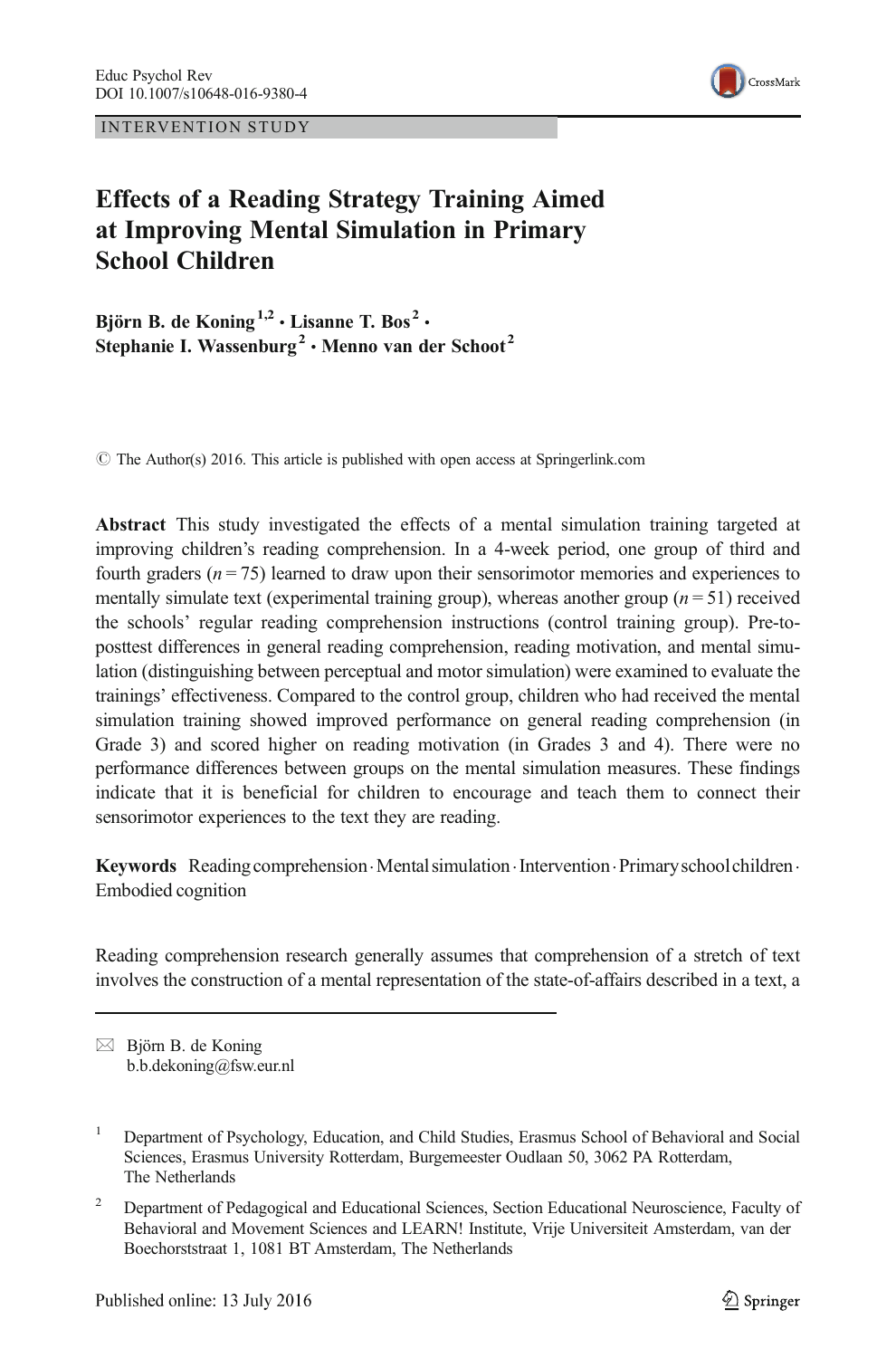situation model, rather than of the text itself (Kintsch [1988;](#page-19-0) Kintsch and van Dijk [1978;](#page-19-0) Zwaan and Radvansky [1998\)](#page-20-0). According to situation model theories such as the event-indexing model (Zwaan et al. [1995\)](#page-20-0) and the construction-integration model (Kintsch [1988](#page-19-0)), situation models are constructed, and continuously updated, based on information that is presented in a story and/or reader's knowledge of the world along multiple dimensions: character, time, space, intentionality, and causation. Over the years, complementary insights on situation models have been provided by embodied theories of language comprehension (Barsalou [1999;](#page-18-0) Fischer and Zwaan [2008](#page-18-0); Glenberg [1997](#page-18-0)). Perhaps the most influential one has been that the representations of the various situation model dimensions are (partially) based on (re)activations of brain areas governing analogous perception and action in the real world (Barsalou [2008](#page-18-0); for an extended discussion on the interplay between symbolic and sensorimotor representations, see Zwaan [2015\)](#page-19-0). Accordingly, it has been proposed that understanding text involves a mental simulation of described events by reactivating and integrating traces of earlier experiences from multiple perceptual and motor modalities in the brain that were recruited when the actual experience was acquired (Barsalou [1999](#page-18-0)). Readers who mentally simulate the story's perceptual and motoric elements incorporating them into their evolving "embodied situation model" (Glenberg [1999](#page-18-0)) are assumed to build a deeper understanding of a text (for an overview, see Meteyard et al. [2012](#page-19-0)).

So far, these recent insights have not yet found their way into the actual classroom practice of reading comprehension instruction. More specifically, it is currently unclear whether it is possible to teach children mental simulation skills and to what extent such instructions are associated with improved text comprehension. Filling this gap provides an opportunity to help children to become better text comprehenders, counteracting the worldwide expressed concern that a significant number of primary school children fail to attain a sufficient level of reading comprehension. For example, The National Center for Education Statistics [\(2011](#page-19-0)) reported that 33 % of fourth-grade students and 24 % of eighth-grade students in the USA are performing below basic standards. Periodic surveys of reading comprehension in the Netherlands have shown similar results (van Berkel et al. [2007](#page-19-0); van der Schoot [2008\)](#page-19-0). In response to these issues, the present study sets out to demonstrate that a training aimed at the re-enactment of perceptual and motor experiences when constructing a situation model during reading is capable of supporting children's general reading comprehension performance. It should be mentioned that this training was part of a broader large-scale reading comprehension intervention aimed at teaching children to (more effectively) construct a situation model from text. The other two situation model strategy trainings developed within this intervention (i.e. inference making and comprehension monitoring) are described and discussed in more detail in Bos et al. ([2016](#page-18-0)) and Wassenburg et al. [\(2015a](#page-19-0)), respectively. In the present paper, we only report the aim, content, and outcomes of the "mental simulation training".

## Mental Simulation as a Means to Support Reading Comprehension

By now, a wealth of behavioral (Louwerse et al. [2015](#page-19-0)) and neuroimaging (Kiefer and Pulvermüller [2012\)](#page-19-0) evidence has accumulated demonstrating that reading comprehension involves the re-enactment of sensorimotor experiences, not only when processing individual words or sentences but also during comprehension of discourse (e.g., Nijhof and Willems [2015](#page-19-0)). Conceivably, in taking this a step further towards a mental simulation training, there are several ways to involve readers' sensorimotor experiences when processing text. According to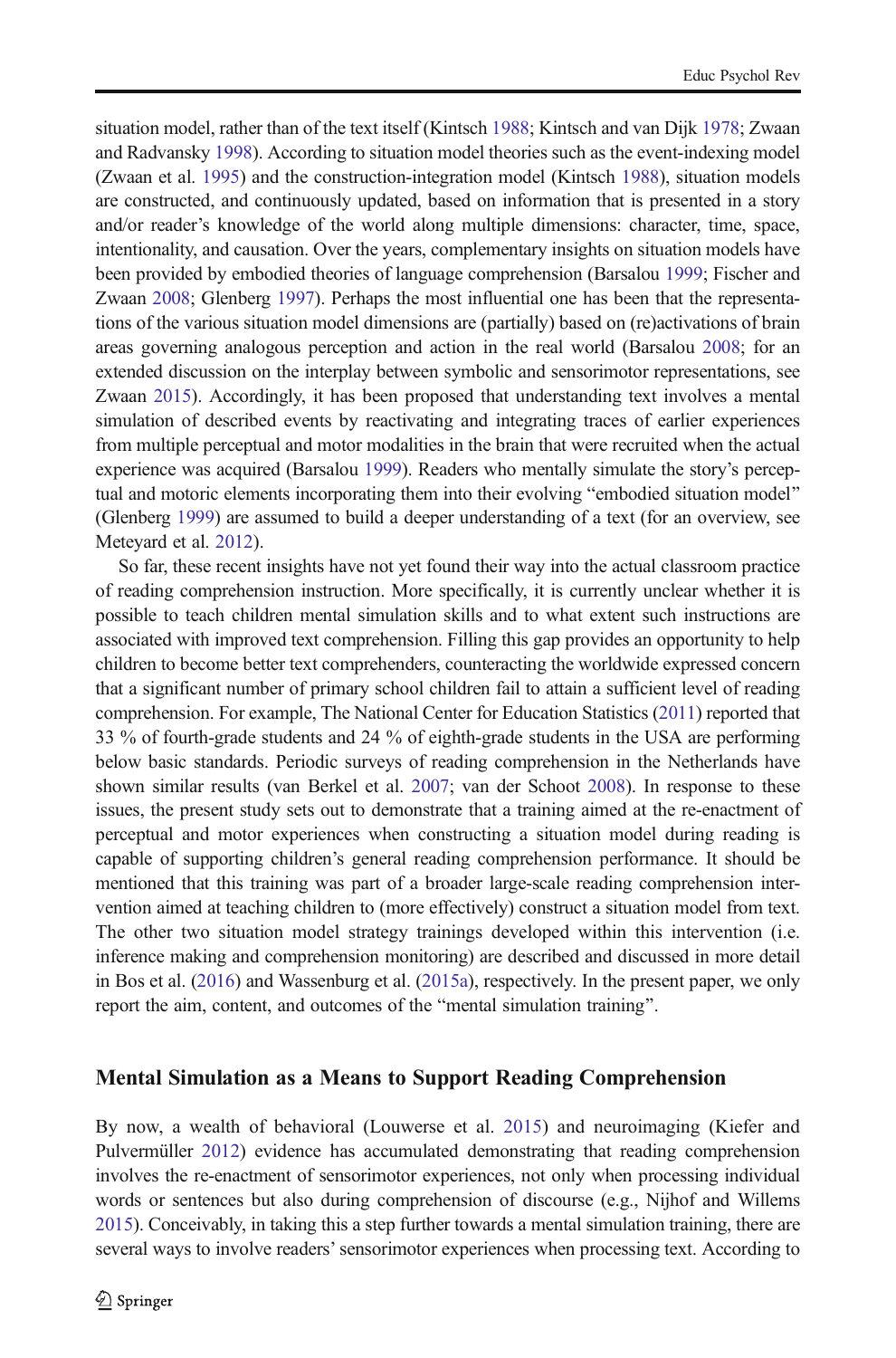De Koning and van der Schoot ([2013](#page-18-0), [2014](#page-18-0)) readers have at least two possibilities to connect sensorimotor experiences to text content: (1) reactivating one's privately stored sensorimotor experiences relevant to the story and tying these to the situation described in a text and (2) endowing readers with relevant sensorimotor experiences during reading such as when actually "acting out" a story using toy figures or imagining doing so, which has been associated with improved memory for and comprehension of the text (Berenhaus et al. [2015](#page-18-0); Glenberg [2011;](#page-18-0) Glenberg et al. [2004](#page-18-0)). In the present study, the first one of these possibilities will be investigated as it has not yet received systematic attention from researchers (De Koning and van der Schoot [2013](#page-18-0)). That is, we aim to encourage children inexperienced in constructing an *embodied* situation model to draw upon their sensory and motor experiences during reading. Retrieving these experiences, which involves the integration of neural patterns corresponding to prior perceptions with the events and object mentioned in the text, enables readers to simulate the situation described in the text as vividly as possible (Barsalou [2008](#page-18-0); De Koning and van der Schoot [2013\)](#page-18-0). Doing so, readers place themselves mentally in the shoes of the story's main character and use their multisensory experiences to simulate the described scenario as if they were actually experiencing the story (Zwaan [2004](#page-19-0)). In other words, readers engage in an "emulative mental simulation" in which the simulated psychological, perceptual, and motoric processes mimic those involved in the simulated event (Moulton and Kosslyn [2009](#page-19-0)). According to Moulton and Kosslyn ([2009](#page-19-0), also for a more extended discussion on this issue), mental imagery plays a key role in emulative mental simulations: "One uses imagery to simulate what one would perceive if one were in a specific situation; this is as true of imagery used to retrieve memories as it is of imagery used to predict the future." (p. 1278). So, if imagery is used, which not necessarily occurs in all emulative simulations, it is used in service of mental simulation. This provides a more comprehensive view of mental simulation compared to initial conceptions of mental simulation where a clear distinction is drawn between imagery and simulation, and one remains silent about their interplay. While in these conceptions imagery is typically associated with deliberate, conscious attempts to construct a mental representation, simulation is assumed to involve automatic, unconscious processing (e.g., Barsalou [2008](#page-18-0); Kent and Lamberts [2008](#page-19-0); Trumpp et al. [2013](#page-19-0), [2014\)](#page-19-0). Our intention within the present study is to explore whether mental simulation via imagery can be supported as a means to enhance reading comprehension. That is, we investigate the extent to which making children aware of the importance of connecting their perceptual and motor experiences to the text content and teaching them how to do so helps them to mentally simulate the described situation, and ultimately improve their reading comprehension performance.

## Mental Simulation Training

The training developed for this study consists of three parts. The first part works towards the construction of a multisensory representation of the situation described in a text. Essentially, children were made aware that they can use more than just their visual sense to represent the described situation. Encouraging and supporting children to also pay attention to the sounds, smells, tastes, movements, and emotions that can be experienced in the described situation in order to incorporate these experiences into a simulation of the text content has both practical and theoretical value. In reading comprehension instruction, teachers typically ask children to represent text content only visually and thus leave potential benefits of incorporating other sensory modalities unexploited (De Koning and van der Schoot [2014](#page-18-0); van de Ven [2009](#page-19-0)).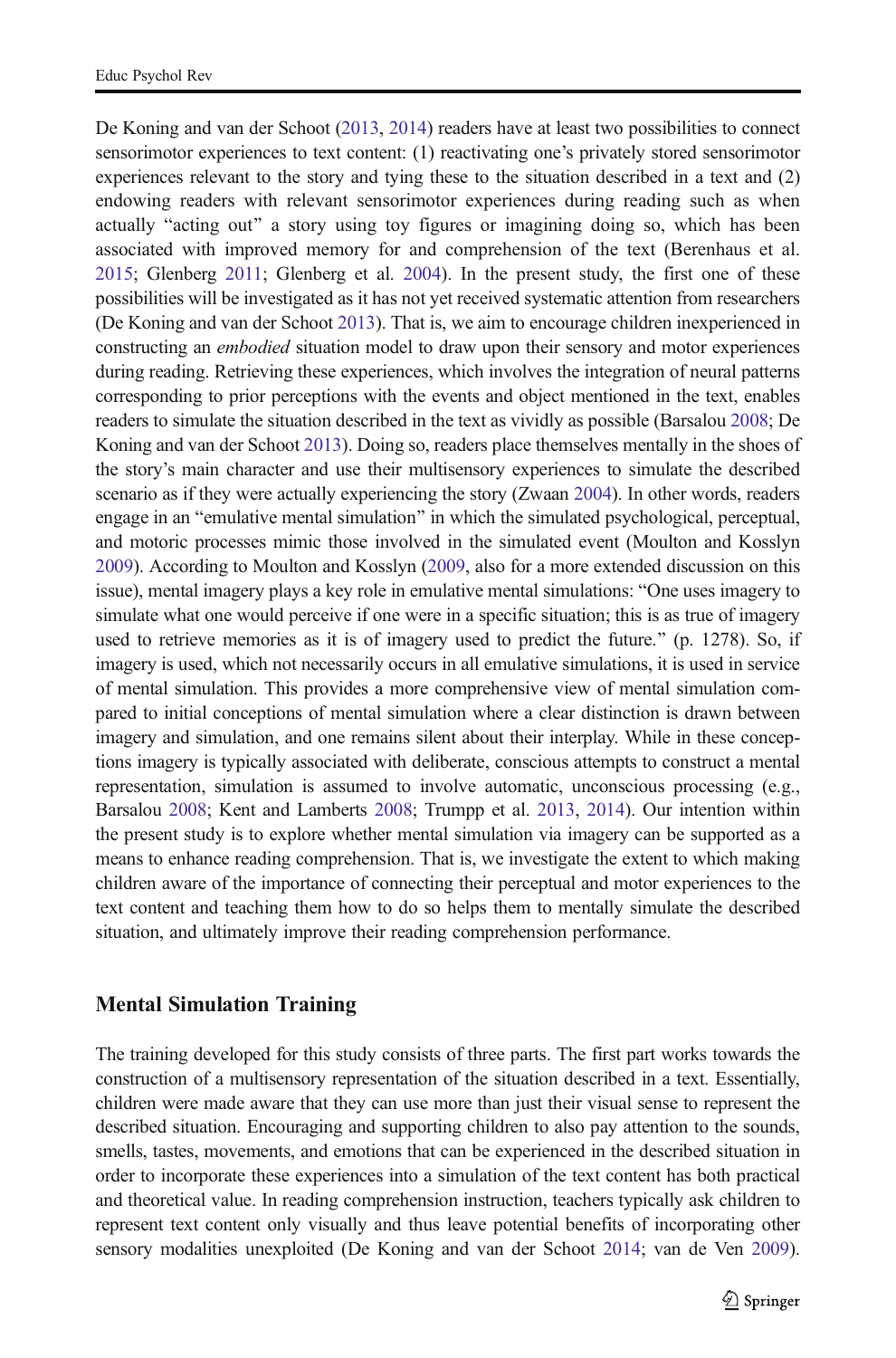Additionally, research on stimulating mental simulation processes is scarce and lacks systematic studies particularly on how to support readers to connect experiences from multiple sensory modalities to a text (De Koning and van der Schoot [2013](#page-18-0)).

The second and third part of the training zoom in on stimulating visual simulation (second part) and motor simulation (third part). The present study contributes to existing work on (supporting) imagery and mental simulation in an important way. Rather than requiring readers to just represent described objects and events, we paid particular attention to the fact that information that is relevant to accurately mentally represent the objects and events contained in a story is often not explicitly described. This was inspired by more fundamental embodied cognition research showing that mental simulations of objects and events are dependent upon the perceptual object features (Zwaan and Pecher [2012](#page-19-0)) and motor movements (Glenberg and Kaschak [2002](#page-18-0)) that are implicitly described in a sentence. For example, using the sentencepicture verification paradigm, Engelen et al. [\(2011](#page-18-0)) presented participants with sentences implying a particular object shape such as "The man saw the egg in the skillet". After reading each sentence, participants had to verify whether a pictured object, which either matched (egg sunny-side up) or mismatched (whole egg) the shape implied in the sentence, had been mentioned in the preceding sentence. Readers verified pictures faster when they matched rather than mismatched the perceptual information from the preceding sentence This so-called match advantage has by now been found for multiple perceptual object features such as shape, orientation, color, and size (De Koning et al. [2016](#page-18-0); for a review, see Horchak et al. [2014\)](#page-18-0).

Similar findings showing a match advantage have been obtained for motor simulations (e.g., Bergen and Wheeler [2010](#page-18-0); Gianelli et al. [2011](#page-18-0); Glenberg and Kaschak [2002](#page-18-0)). Using a sentence-sensibility judgment task, Glenberg and Kaschak [\(2002](#page-18-0)), for example, asked readers to read meaningful sentences implying either a movement towards (e.g., "He opens de drawer") or away ("He closes the drawer") from the body or nonsense sentences (e.g., "He boils the air"). In judging whether a sentence is meaningful, participants had to move their arm forward (away from the body) or backward (towards the body) to push the response button, creating a match (backward arm movement for the sentence "He opens the drawer") or mismatch (forward movement for the sentence "He opens the drawer") with the movement implied in the sentence. Results showed an action-sentence compatibility effect meaning that participants were faster to verify whether a sentence was meaningful or not when the direction of movement implied in the sentence matched the movement that was required for responding. Together, the above studies have been taken to suggest that perceptual simulations and motor simulations are sensitive to the way objects and events are described. Making readers aware of these subtle differences when teaching them to simulate perceptual and motor information described in a text thus seems relevant. Therefore, we addressed this in our training program, that is, we taught readers how they could make use of words or phrases in the text to enable them to incorporate the objects and events into their mental simulation in a way that mimics the described situation.

#### Evaluation of the Training's Effectiveness

So, our training program was developed to enhance children's mental simulation skills contributing to an embodied situation model and hence deeper comprehension of text. In evaluating the effectiveness of our training program, we considered three aspects. First, we examined readers' performance on a standardized general reading comprehension assessment.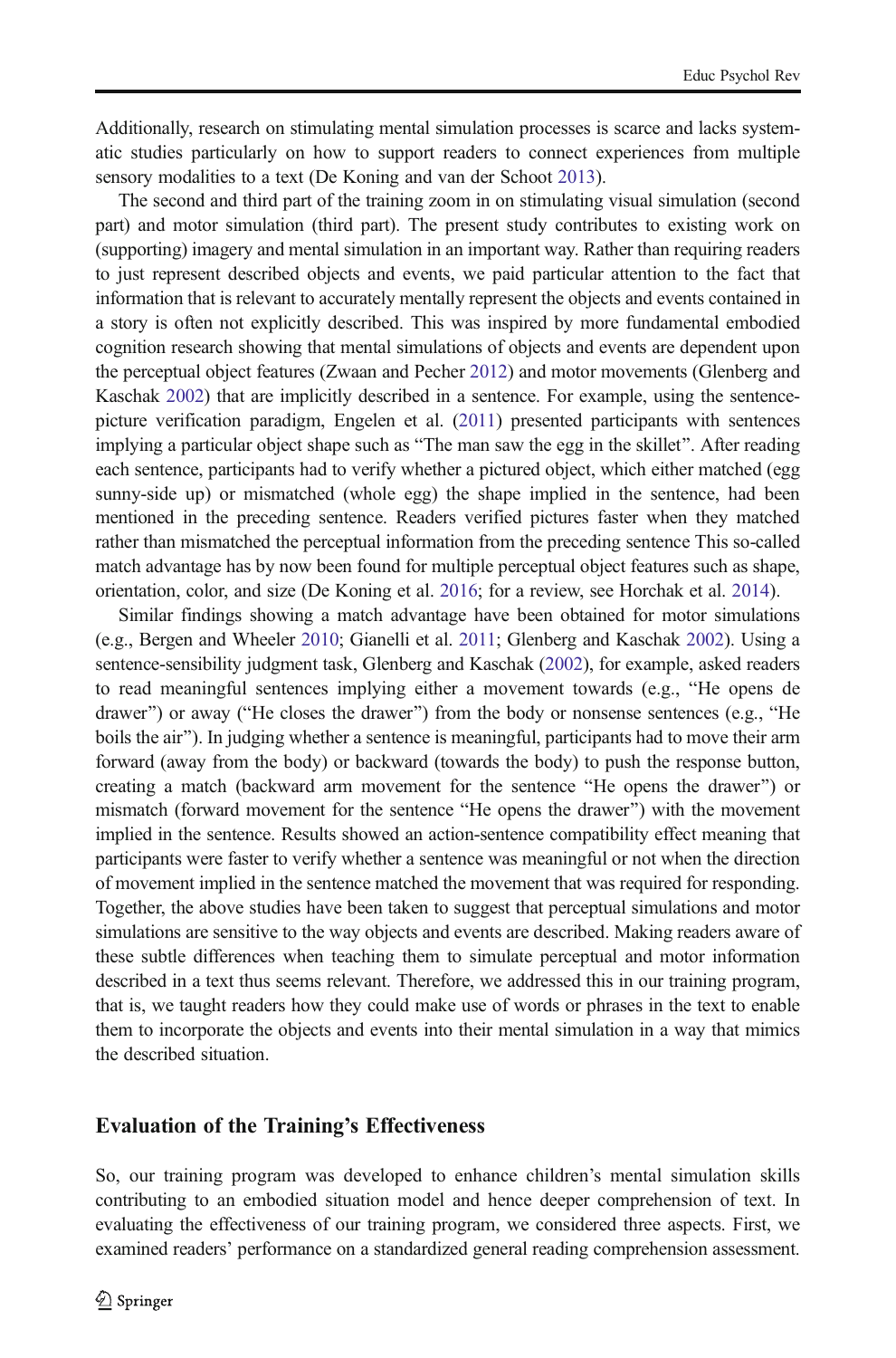We anticipated the mental simulation training to result in higher pre-to-posttest improvements on general reading comprehension. This expectation is based on the fact that having received explicit instruction on mental simulation, readers are more likely to connect the described situation to their own sensorimotor experiences and hence create a richer multisensory simulation that is associated with deeper comprehension. As our training aimed to equip readers with the necessary "cognitive tools" to embody text contents in general, it is likely that performance on measures of general text comprehension improves. To the best of our knowledge, this would provide the first evidence for the beneficial effect of a mental simulation training that encourages children to draw upon their sensorimotor experiences on general reading comprehension.

Second, we explored the possibility that our mental simulation training would impact reading motivation. In particular, children may develop a more positive attitude towards reading comprehension after the training than they had before because the training particularly required children to draw upon their own experiences to simulate the text as if actually being part of the story. From research on the interplay between motivation and reading (comprehension), it is known that children who connect their own knowledge and experiences to the information in a text, build a richer and more vivid mental representation of the text, which in turn, leads to increased motivation to read (e.g. Retelsdorf et al. [2011;](#page-19-0) Taboada et al. [2009](#page-19-0); Van Sluys [2008](#page-19-0)). Noticeably, such an improvement of reading motivation would be specifically desirable because of its bidirectional relation with reading comprehension, which was previously shown by numerous studies involving primary school children (for an overview see Morgan and Fuchs [2007](#page-19-0)).

Third, we looked in more detail at training-related changes in readers' mental simulation skills. To keep a close link with the more fundamental research on mental simulation, we administered two (aforementioned) tasks that are well-known and frequently used for measuring perceptual simulation and motor simulation: the sentence-picture verification task (e.g., Engelen et al. [2011](#page-18-0)) and the sentence-sensibility judgment task (Glenberg and Kaschak [2002](#page-18-0)). If our training helps children to become more sensitive to implicitly described perceptual and motor information, this should be reflected in the magnitude of the match advantage in these two tasks. Children who have practiced mentally simulating implied perceptual and motor information in a text are likely to indicate faster whether this (re)activated perceptual and motor information overlaps with visually depicted objects (SPVT) and actual physical (direction of) movements (SSJT). Consequently, after the training these children are expected to produce a stronger match advantage than children who did not receive this training.

### Method

#### **Participants**

Participants were 143 third and fourth graders from five regular primary schools in a large urban area in the Netherlands. They were recruited as part of a larger reading comprehension intervention (as mentioned in the Introduction) wherein at the same time other children from the same schools received training in inference making skills (Bos et al. [2016\)](#page-18-0) and comprehension monitoring strategies (Wassenburg et al. [2015a](#page-19-0)). The schools where this intervention study was conducted had a general cooperation agreement with the university, but they voluntarily participated in this study. In accordance with a procedure preferred by the schools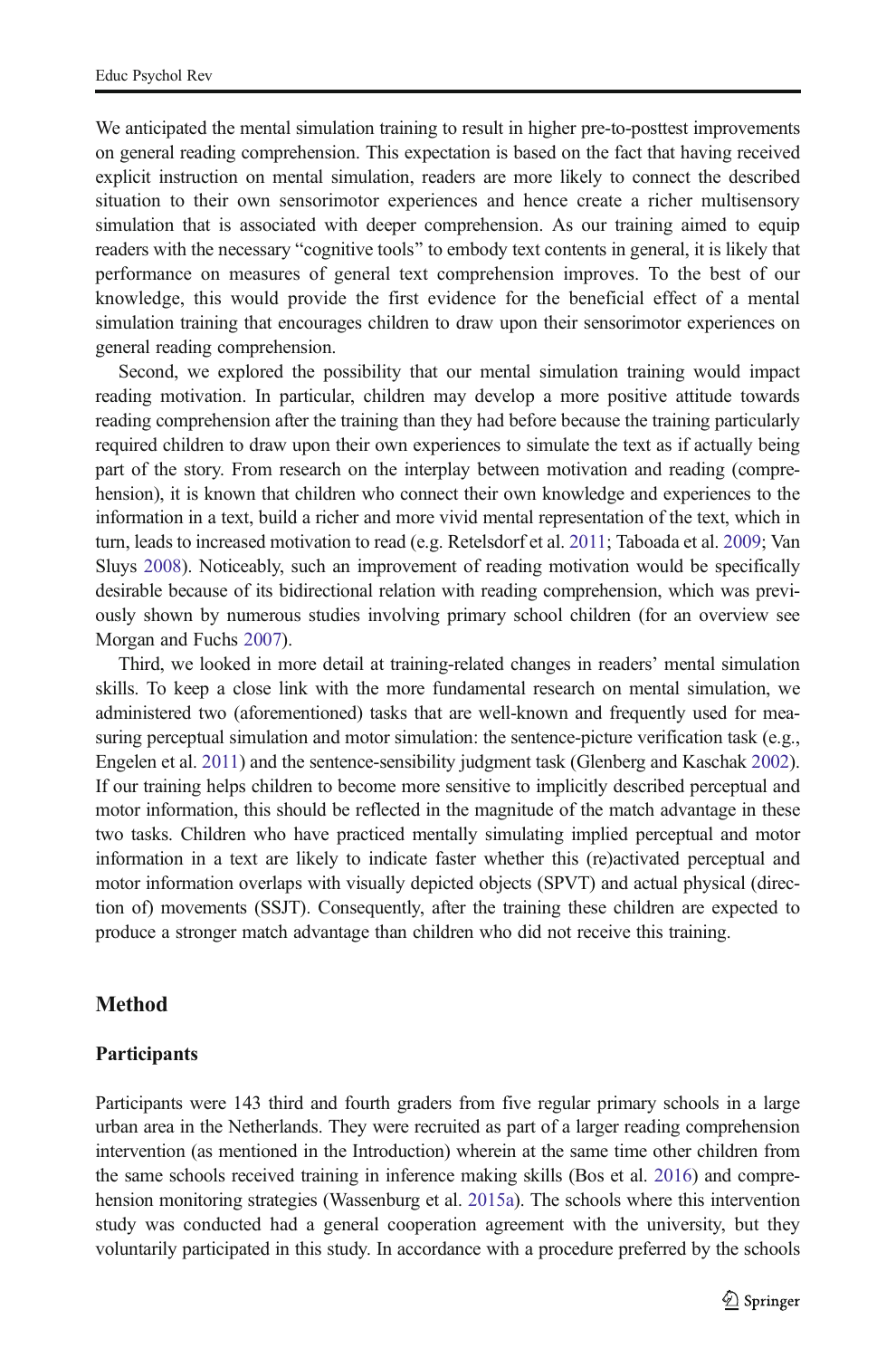and endorsed by the ethical committee of the faculty, a letter describing the aim and methods of the study was provided to the children's parents. Parents could allow or deny the participation of their child by returning a preprinted objection/permission note. Informed consent was obtained for all individual participants included in the study.

Children with dyslexia and/or an IQ less than 85, as indicated by school records, were excluded. Also children for which school records revealed (diagnosed) problems, indicating developmental or intellectual disadvantages, were excluded from the study. This resulted in removal of 17 children from the initial sample. Of the remaining sample, 75 children participated in the mental simulation training group and 51 children participated in the control training group (this control group was also used in Bos et al. [2016](#page-18-0) and Wassenburg et al. [2015a](#page-19-0)).

Practical and organizational reasons imposed by the schools made it impossible to randomly assign children to training groups. For example, schools preferred not to make withinclass divisions between groups of mental simulation training and control training children. However, after randomly assigning classes to training groups, it turned out that the two groups were comparable on age, socio-economic status (as indicated by the Dutch neighborhood level status score, which is computed from the average neighborhood income, the percentage of residents with a low income, the percentage of low educated residents, and the percentage of unemployed residents, derived from the Netherlands Institute for Social Research; Knol et al. [2012](#page-19-0)), class size, decoding skill (as indicated by raw scores on a standardized Dutch word reading test [Een Minuut Test; Brus and Voeten [1999\]](#page-18-0)), and IQ (as indicated by raw scores on Raven's Standard Progressive Matrices—Short Form). Group characteristics are reported in Table 1.

### Design

The study employed a pretest-posttest control group design with general reading comprehension, reading motivation, and mental simulation (i.e., visual and motor simulation as the trained reading skills) as dependent variables and training group (mental simulation training vs. control training), time (pretest vs. posttest), and Grade (3 vs. 4) as independent variables. In the 2 weeks before and after the mental simulation training, trained research assistants administered the pre- and posttests. Pre- and posttests consisted of different versions of the same tests, and the order of the tests was counterbalanced across participants.

|                       | Control group<br>Mean (SD) | Training group<br>Mean (SD) | $t$ (df)     |
|-----------------------|----------------------------|-----------------------------|--------------|
| Age (year/month)      | 9:8(0:9)                   | 9:7(0:8)                    | 0.54(122)    |
| Socio-economic status | 0.54(0.62)                 | 0.36(0.57)                  | 1.69(123)    |
| Class size            | 26.27 (4.72)               | 26.09(0.75)                 | 0.27(51.75)  |
| Decoding              | 67.90 (13.42)              | 63.81 (14.23)               | 1.61(123)    |
| IQ                    | 21.38 (3.93)               | 21.89 (3.34)                | $-0.78(122)$ |
|                       |                            |                             |              |

Table 1 Characteristics of participants in the mental simulation training group and the control training group

Age refers to children's age expressed in years and months; socio-economic status refers to children's neighborhood status score (Knol et al. [2012\)](#page-19-0); class size refers to the (average) number of children in participating classes; decoding refers to technical reading skill as measured by a standardized Dutch word reading test (Een Minuut Test; Brus and Voeten [1999\)](#page-18-0); IQ refers to children's intelligence quotient as indicated by raw scores on Raven's Standard Progressive Matrices—Short Form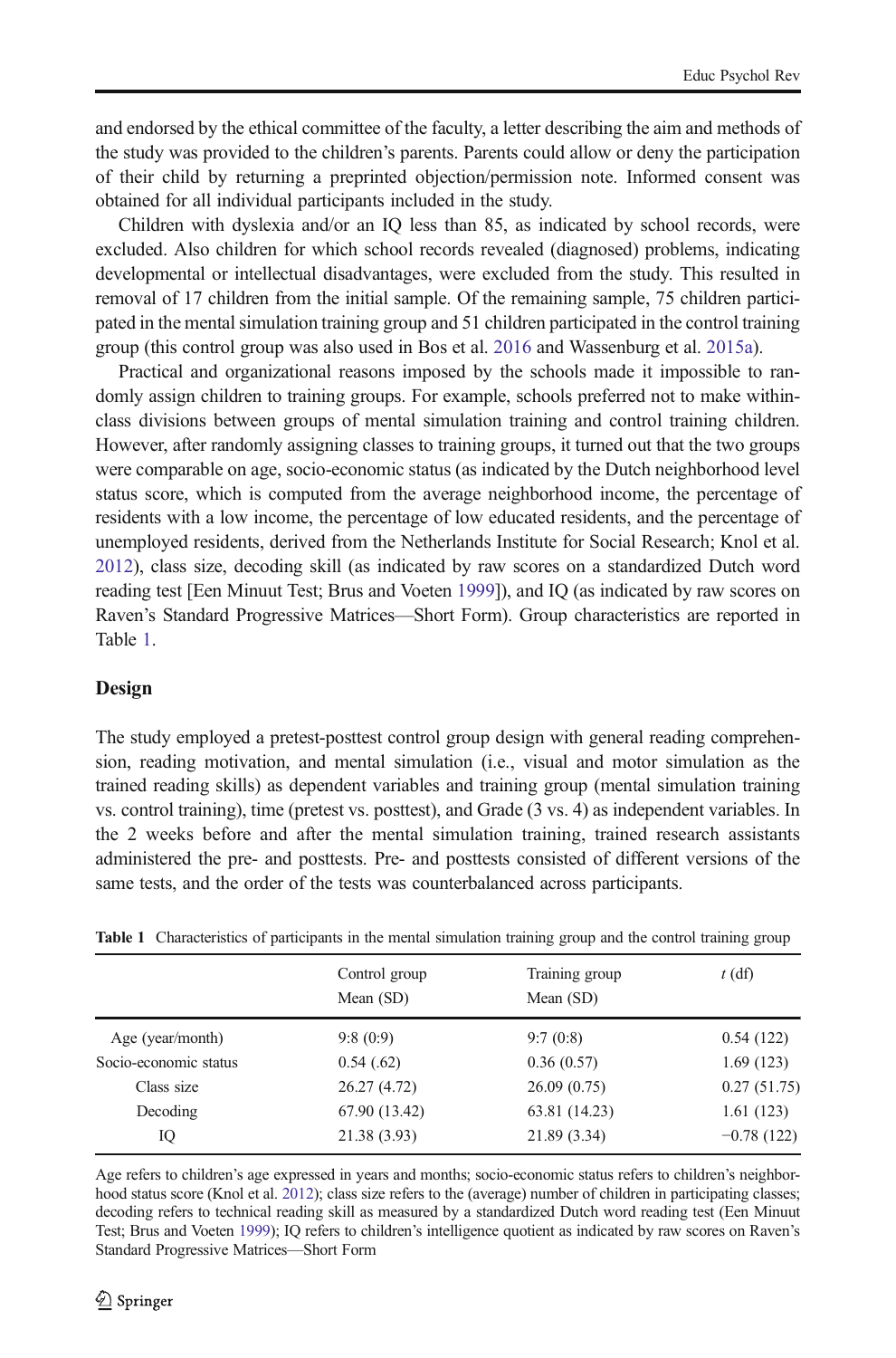#### Mental Simulation Training

Mental simulation was taught in a 4-week training program containing eight 30-min lessons (two lessons per week). Half of the lessons were instruction lessons conducted in groups (lessons 1, 3, 5, and 7), whereas the other half were computer-based lessons conducted individually (lessons 2, 4, 6, and 8). Instruction lessons and computer-based lessons were taught alternately, so each computer-based lesson was preceded by an instruction lesson. In all lessons, we used a balanced approach of direct instruction, modeling, guided practice, and individual practice (Houtveen and van de Grift [2007](#page-18-0)). Particularly, depending on whether it involved an instruction lesson or a computer-based lesson, relatively more time was spent on direct instruction, modeling, and guided practice (in the instruction lessons) or on guided and individual practice (in the computer-based lessons). The instructional procedure and setup matched as closely as possible the control training to maximize comparability. Lessons were conducted by trained research assistants (others than those who administered the pre- and posttests) who followed standardized instructions and had received elaborate training before the start of the training phase. The eight lessons replaced the school's regular reading comprehension lessons, that is, during the 4 weeks of training children in the mental simulation training received the instruction- and computer-based lessons at the moments the children in the control group received the school's regular reading comprehension lessons (which had the same duration as the mental simulation training).

To promote children's engagement and motivation for the mental simulation training, the following measures were taken. First, the training program was presented to the children as a "movie director training" meant to teach them, among other things, how to use their senses to create a "movie from the text" in their head and experience the described events as if they were actually the main character in that "movie". Second, an abundant variety of relevant, levelappropriate, and appealing text examples was used to explain the different instructions, and guide the children in reaching the training goals. Third, we applied scaffolding techniques including (1) gradual fading of teacher support and (2) transfer of responsibility from the teacher to the students once the latter were beginning to become more competent (Guthrie et al. [2007](#page-18-0); Houtveen and van de Grift [2007](#page-18-0)). Fourth, each lesson ended with a reflective discussion about what and how the children had learned and why that is important.

Instruction Lessons Instruction lessons were provided to groups of 5 or 6 children in a separate classroom. Rather than adopting a primarily top-bottom approach, these lessons were collaborative and interactive in nature with children in the role of engaged learners. The training aimed at teaching children why mental simulation of text content is important and how this can be done. Particularly, children learned to draw upon their own sensory and motor experiences during reading and to connect the sensorimotor information retrieved from memory to the text they were reading. The first three instruction lessons each addressed a specific aspect of mental simulation, while the fourth instruction lesson covered all of them simultaneously.

During the first instruction lesson (lesson 1), children were introduced to the idea that they can use all their senses, not just their mind's eye, to represent the events and actions that are described in a text. For example, it was explained that when reading a narrative children could place themselves in the shoes of the main character and experience all colors, sounds, smells, tastes, movements, and emotions as if they were real. For example, children were provided with a short sentence describing a situation (e.g., enjoying a day at the beach) and then had to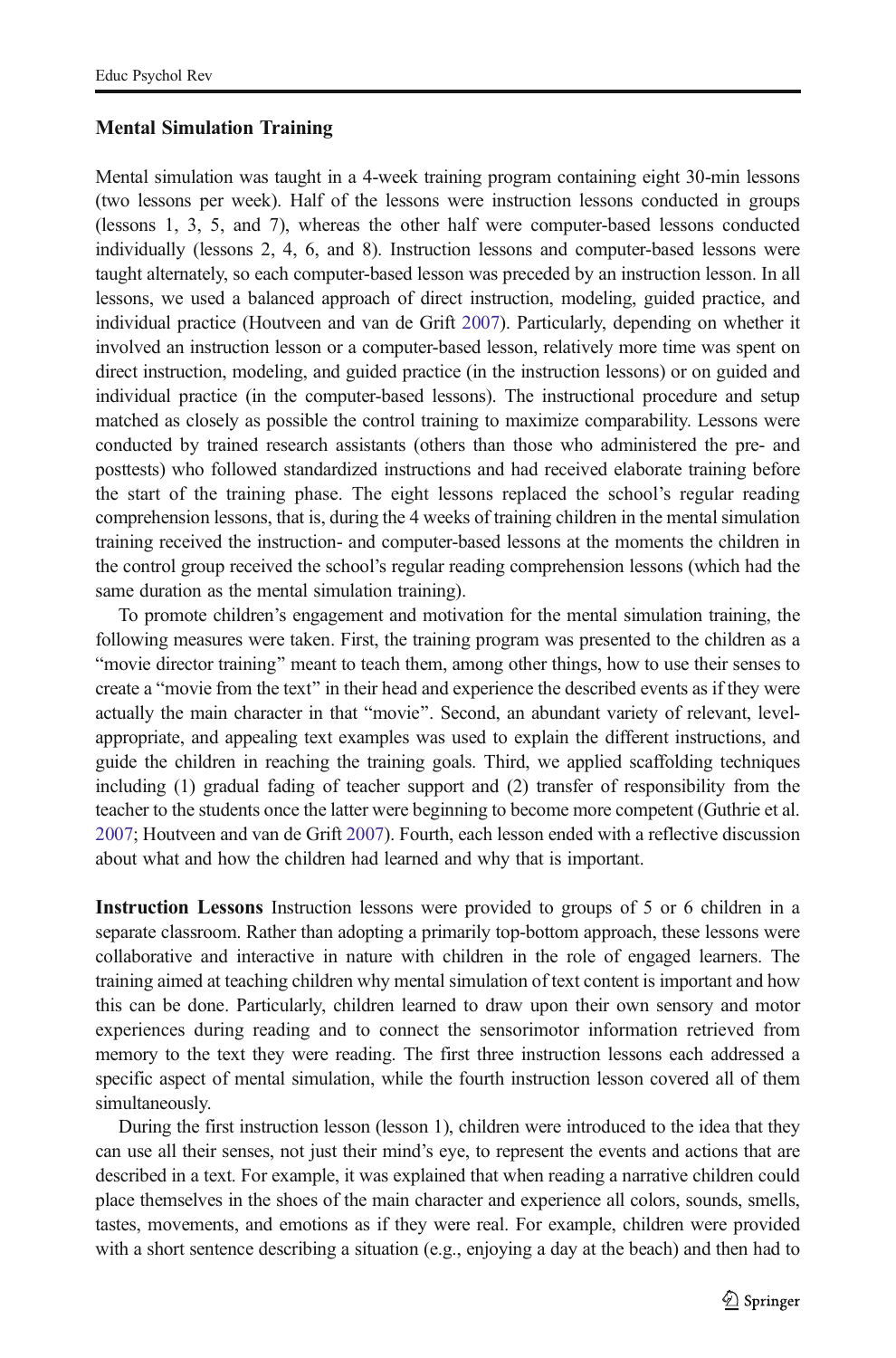describe what they "saw," "heard," "smelled," and "tasted" as well as their tactile/motoric and emotional experiences given the described situation. So, children could indicate they 'saw' the blue color of the sea, 'heard' the waves clattering when reaching the shore, 'smelled' sunscreen, 'touched' the cold sea water with their feet, and 'felt' happy. Furthermore, by discussing the provided sensorimotor experiences in relation to the sentences children learned that using these multisensory experiences to construct a mental simulation actually facilitates comprehension of the text.

The second instruction lesson (lesson 3) focused on visual simulation, more specifically on simulating the visual appearance of objects, particularly object shape, that is described in a text. Children learned that visual information about objects is often implicitly described or "hidden" in a text and were encouraged to mentally simulate this information during reading. For example, the sentence "The girl looked at the paper in the dustbin" suggests a distinct shape for the paper (i.e., that the paper is fumbled up). They practiced identifying such implicit textual cues in multi-sentence (1–3 sentences) cloze exercises that were aimed at eliciting mental simulation. As an example, children had to fill in the term referring to an object's changed shape (here: wad of paper) while reading the sentence "She grabbed the  $\ldots$ [fill in] out of it and threw it to her brother.", which could only be achieved if they were mentally simulating the event described in the text and use the words in the text as cues for guiding their mental simulation processes. Furthermore, it was explained that visually simulating information implicitly described in a text supports comprehension of that text.

In the third instruction lesson (lesson 5), motor simulation was addressed. Children were taught that, similar to visual information, texts also often contain "hidden" information on the direction of movement, such as in the sentence "She handed over the key to her husband.", which suggests an arm movement away from the body. From identifying the direction of movement in single sentences while actually performing the implied movement, children progressed to reading single sentences while simulating the movement in their head (without physically performing the movement), and then finally engaged in a matching exercise in which they had to indicate which of two sentences described a movement that runs in the same direction as the movement described in a target sentence. For example, children had to decide whether "You open the car door" or "You ring the doorbell" matches in terms of movement direction with the target sentence "You pull the plug out of the wall outlet". For these exercises children were instructed to mentally simulate the movement that was implied in the sentences within their head during reading. Furthermore, it was explained that simulating information about direction of movement implicitly described in a text supports comprehension of that text.

The fourth instruction lesson (lesson 7), consisted of a recapitulation of the previous instruction lessons. Rather than the trainer re-voicing the previous instructions, it was up to the children to explain to themselves and to others the aspects of mental simulation that they had learned. So, they tried to explain what multisensory, visual, and motor simulation is, how this can be achieved and why it is important to mentally simulate text this way. The main purpose of this was to ensure that the learned information became further internalized. Moreover, children learned to flexibly apply the different aspects of mental simulation to text as they simultaneously addressed and practiced with the aspects of mental simulation that they had previously encountered in isolation (1) in (intermixed) exercises similar to those in the previous lessons as well as (2) in reading of multi-sentence texts (1–4 sentences) that contained information requiring them to simulate visual, motor, and other sensory information (e.g., sound) within the same text passage.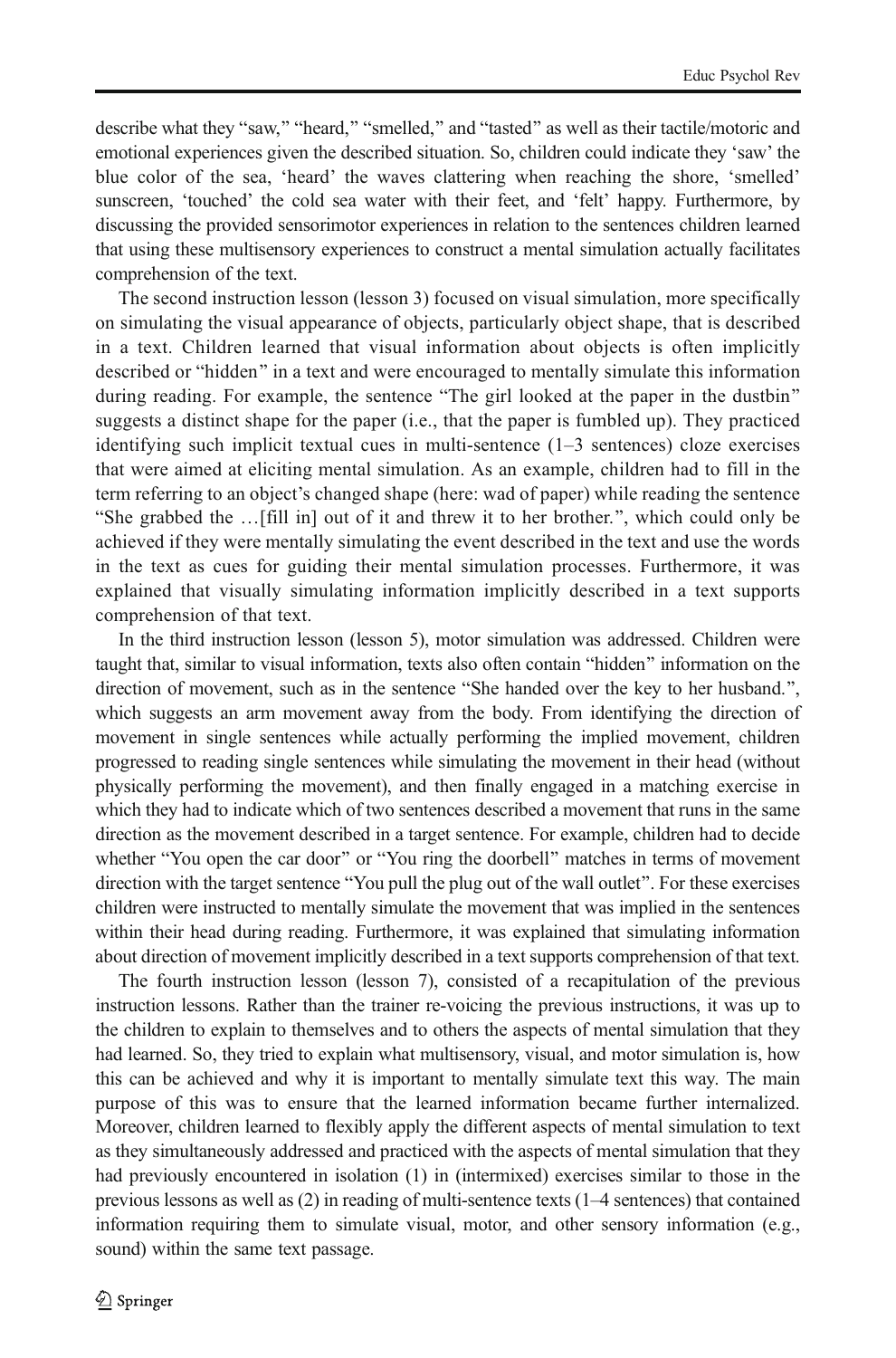Computer-Based Lessons In the computer-based lessons, the above-mentioned multisensory exercises (lessons 2 and 8), cloze exercises (lessons 4 and 8), and matching exercises (lessons 6 and 8) were used to trigger the mental simulation processes trained in the instruction lessons. Their main purpose was to further practice with the mental simulation skills in order to automatize them. Additionally, the computer-based lessons aimed at furthering children's understanding about the importance of mental simulation. That is, these lessons extended the instruction lessons by specifically addressing how mental simulation may affect subsequent text comprehension. For example, lesson 4, targeting visual simulation, explained that visually simulating the objects in a sentence does not only result in better comprehension of that sentence, but also may help to better or faster understand the rest of the text if elsewhere in the text a reference is made to the visually simulated information. For example, for the previously mentioned "wad of paper" example, it was explained that after having mentally simulated the implied shape (i.e., wad of paper) likely facilitates reading a sentence like "The boy spread out the paper to take a final look at his failed drawing" later on in the text. The last computer-based lesson summarized what was covered in the previous lessons and consisted of a mixture of the previous exercises and used multi-sentence (1–4) texts containing to-besimulated information to support flexible application of mental simulation skills.

The computer-based lessons took place in a separate (computer) classroom and involved the same groups of 5 to 6 children from the instruction lessons. Whereas the exercises during the computer-based lessons had to be completed individually, the lessons always started and ended with a plenary discussion. Specifically, each computer-based lesson started by recapitulating what was taught in the preceding instruction lesson and ended with a discussion in which the children reflected on the what, how, and why of the strategic reading activities which were trained.

# Control Training

Children in the control training group attended the school's regular reading comprehension curriculum taught by their own teachers. This meant that, similar to children in the mental simulation training group, they received reading comprehension lessons twice a week for 30 min during 4 weeks. The control training took place at the same moment as the mental simulation training and made use of one of the most popular reading comprehension methods in the Netherlands (i.e., Nieuwsbegrip). The reading lessons involved whole-class reading as well as small group reading instruction appropriate for children's reading level combined with individual practice consisting of both paper-and-pencil and computerized exercises. The reading strategies taught in these lessons included predicting, clarifying, and summarizing.

# Pre- and Posttests

Children completed the reading comprehension test and the reading motivation questions in their classroom using a whole-class test taking approach. The sentence-picture verification task and the sentence-sensibility judgment task were completed individually in a silent room at the children's school.

Reading Comprehension Children's reading comprehension skills were measured with the Grade 3 and Grade 4 versions of the standardized CITO Reading Comprehension Test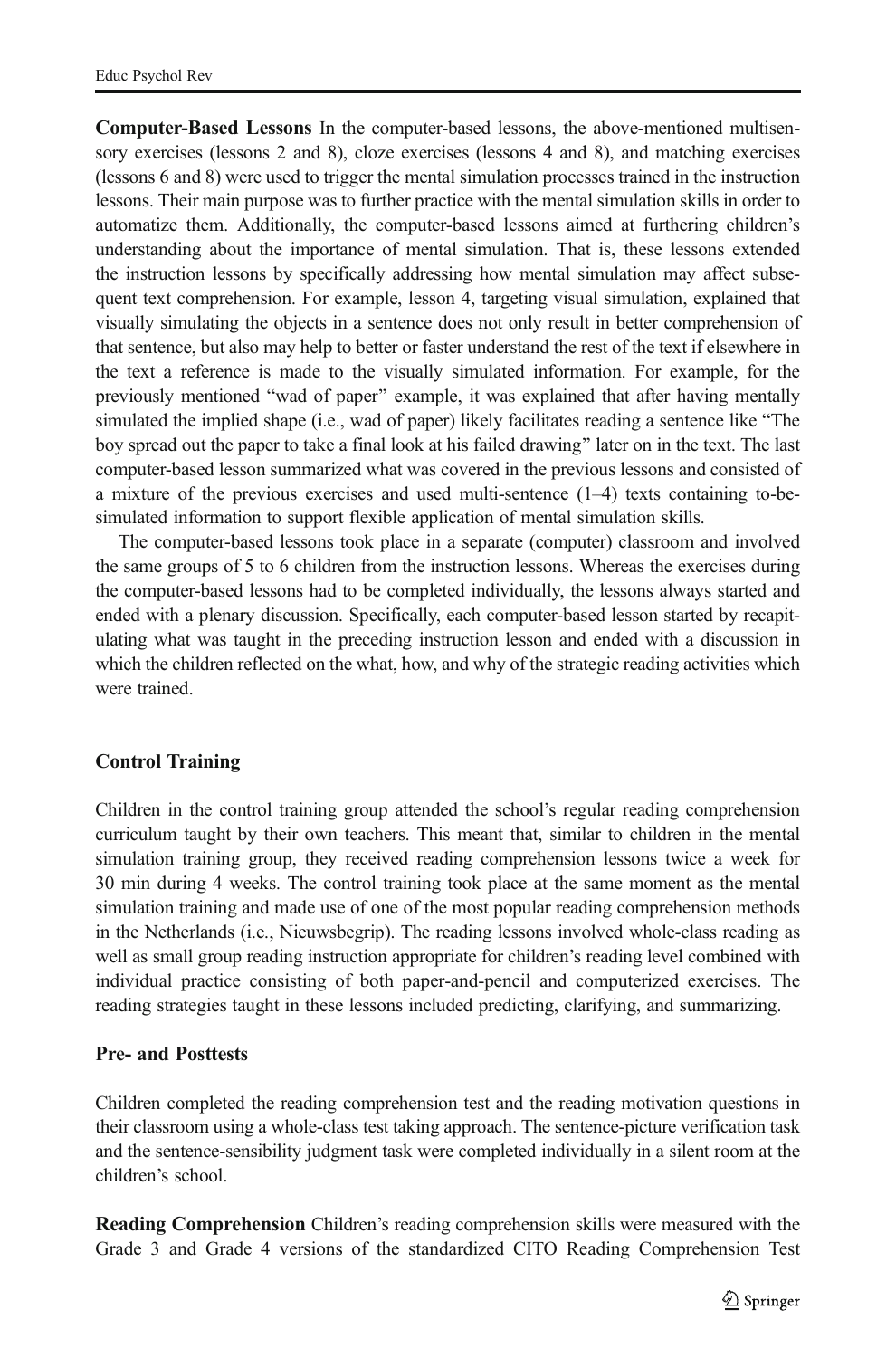(Institute for Educational Measurement [2010\)](#page-19-0). This test is part of the standard Dutch pupil monitoring system and is designed to determine general reading comprehension level in primary school children. It contains two modules, each consisting of a text and 25 multiple choice questions that had to be answered within 40 min. The questions address the word, sentence, and text level and aim to tap the text-base level and situation model level representations which can be constructed from the text (e.g., Kintsch [1988\)](#page-19-0). Students' raw test scores on the 50 items were rescaled to normed proficiency scores, enabling us to compare (1) the results of the pre- and posttest versions of the CITO Reading Comprehension Test and (2) the performance of children from different grades (i.e., Grades 3 and 4). With Cronbach's alpha's of at least 0.85, the internal consistency coefficient of the tests was high (Feenstra et al. [2010](#page-18-0)).

Reading Motivation All participating children were asked how much they liked reading comprehension before and after the training. They answered using a 4-point Likert scale represented by cartoon figures ( $1 = I$  do not like it at all;  $4 = I$  like it a lot). Next, children had the opportunity to orally explain why they did or did not like reading comprehension. The oral answers were not systematically documented and hence were not taken up in the analyses. Their purpose was to provide children the opportunity to voice their opinion and express their wishes for improvement.

Sentence-Picture Verification Task Visual simulation abilities were measured using the sentence-picture verification task which was based on Zwaan et al. [\(2002](#page-20-0)) and Engelen et al. [\(2011](#page-18-0)). In this task, participants read a sentence implying a particular shape for an object and then had to indicate as fast and accurate as possible whether or not the object shown in a subsequently presented picture was mentioned in the sentence. A set of 24 sentence-picture pairs were used. Of the 24 experimental sentences, there were two versions that only differed in the shape of the object that it implied (e.g., "He saw the egg in the skillet" vs. "He saw the egg in the box"). Participants read one of the two versions of each sentence (e.g., "He saw the egg in the skillet") from the computer screen, and then were shown either a picture of the critical object that matched (e.g., egg sunnyside up) or mismatched (e.g., round egg) the shape implied in the sentence. All pictures were colored drawings created by a professional draftsman and were scaled to occupy an area of approximately  $15 \times 15$  cm on the computer screen.

The two versions of experimental sentences and the two versions of pictures were arranged in four material sets using a Latin square. This ensured that each sentence-picture combination appeared equally often in all conditions (i.e., match vs. mismatch) across participants. Each participant saw just one of these sets. In each set, half of the experimental sentence-picture items matched whereas the other half mismatched in object shape. All experimental items required a yes response. To balance the number of yes/no responses, 24 filler items, which always required a no response, were added to each material set. Filler trials consisted of a sentence, similarly structured as experimental sentences, followed by a picture of an object that was not mentioned in the preceding sentence (e.g., the sentence "The girl put the ring on her finger" followed by a picture of a garbage bin).

The sentence-picture verification task started with two practice trials to familiarize children with the task. For incorrect answers, the test leader explained why the answer they had chosen was wrong. On subsequent experimental trials, no feedback nor explanations were provided. The task lasted approximately 10 min. The internal consistency of this test was high with a Cronbach's alpha of 0.85 and 0.92 in the pretest and posttest, respectively.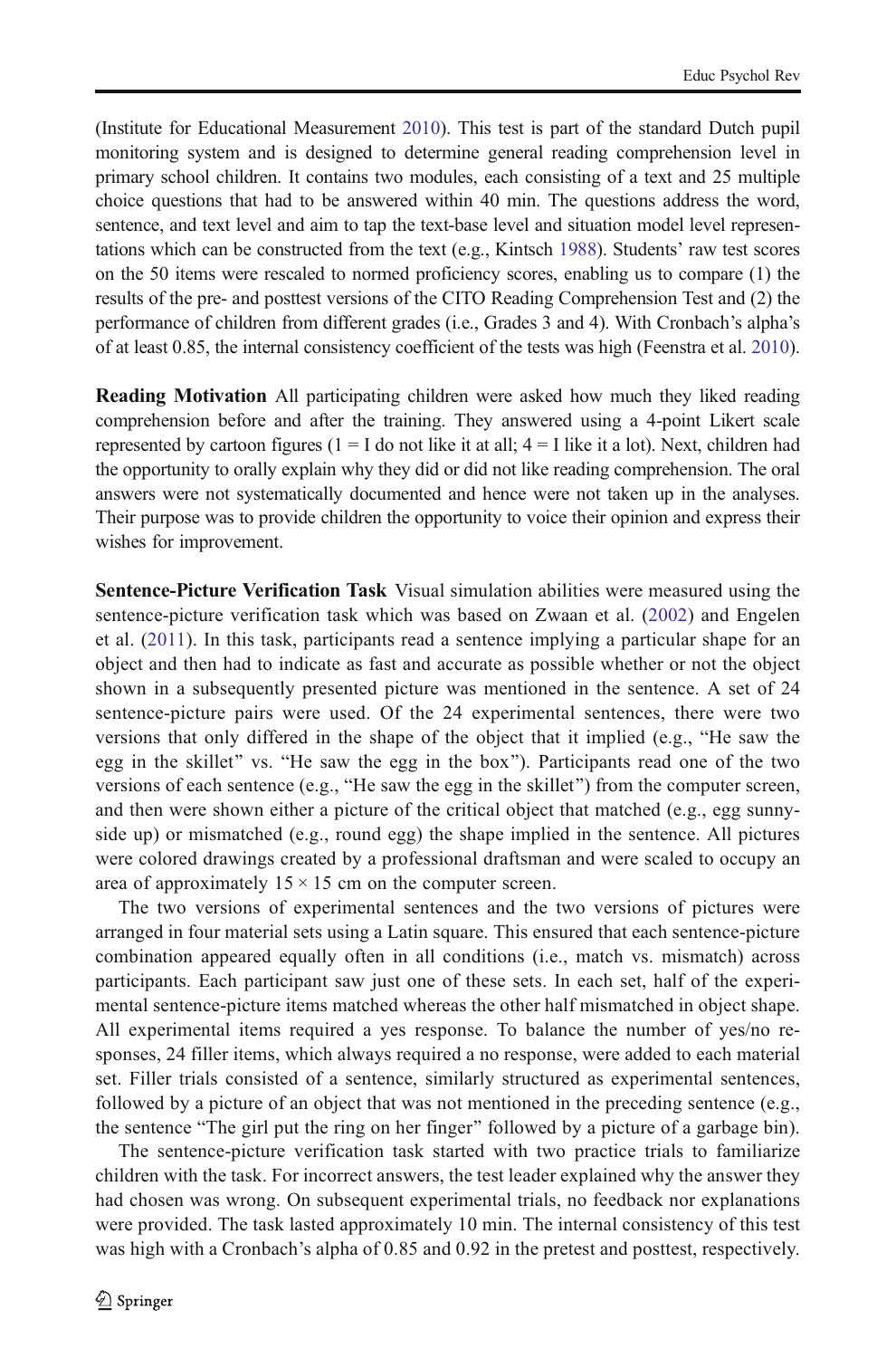Sentence-Sensibility Judgment Task Motor simulation abilities were measured using the sentence-sensibility judgment task which was based on, among others, Glenberg and Kaschak ([2002](#page-18-0)). In this task, participants read sentences that implicitly described a movement towards  $(e.g., "You opened the drawer")$  or away  $(e.g., "You closed the drawer")$  from the body. For each sentence, participants indicated as fast and accurate as possible whether the sentence was sensible (like the above sentences) or not. A total of 48 experimental sentences were used, of which half implied a movement towards the body and the other half implied a movement away from the body. Experimental sentences always required a yes response. Each sentence had a towards (e.g., "You grab the paper from the mailbox") and an away ("You put the paper in the mailbox^) version. Experimental, as well as nonsense, sentences always were of the format "You - Verb - Object." Nonsense sentences, such as "You boiled the air," did not imply any direction of movement and always required a no response. These sentences (an equal number as the experimental sentences) thus served as fillers to balance yes/no responses. As we had two sentence versions (away vs. towards) and two response directions (away vs. towards; see below), we created four material sets using a Latin square, similar to how this was done in the sentence-picture verification task.

Following Glenberg and Kaschak ([2002](#page-18-0)), sensibility judgments on the sentences were given on a button box  $(28 \times 16 \times 6$  cm). The button box was placed vertically on the table between the participant and the computer screen, that is, with the longest dimension projecting towards the computer screen. The button box contained three buttons that, with this placement of the button box, were near, middle, or far from the participant's body. On each trial, visual presentation of the sentence was initiated by pressing and holding the middle button with the right hand index finger. The sentence was displayed as long as the middle button was held, until the participant had decided whether the sentence was sensible or not, whereupon they released the middle button and pressed the button labeled "yes - sensible" or "no - nonsense." The "yes - sensible" button was always the farthest away from the participant's body and thus required a movement away from the body (i.e., forward movement from the middle button). The "no - nonsense" button was always closest to the participant's body and thus required a movement towards the body (i.e., backward movement from the middle button). Given that half of the experimental (i.e., sensible) sentences matched the response direction (the sentence implies movement away from the body and so does the required (yes) response direction) while the other half mismatched the response direction (the sentence implies movement towards the body whereas the yes response required a movement in the opposite direction), it is possible to compare the responses on the matching and mismatching trials. In order to determine such a match effect, or the so-called Action-Sentence Compatibility Effect (ACE), in line with Glenberg and Kaschak ([2002](#page-18-0)), we examined the time it took participants to read the sentence and then release the middle button. This measure has been particularly associated with motor simulation of sentences describing action performed by you (see Bergen and Wheeler [2010\)](#page-18-0). Given that this match advantage does not vary depending on whether a "yes"/ $\ell$ "no" response requires a towards or away movement (Glenberg and Kaschak [2002](#page-18-0)), for reasons of parsimony, we decided to only ask participants to make "yes" responses using an away movement and "no" responses using a towards movement. The sentence-sensibility judgment task started with two practice trials to familiarize children with the task. For incorrect answers, the test leader explained why the answer they had chosen was wrong. On subsequent experimental trials, no feedback nor explanations were provided. The task lasted approximately 10 min. The internal consistency of this test was medium (Cronbach's alpha = 0.75) at pretest and high (Cronbach's alpha  $= 0.75$ ) at posttest.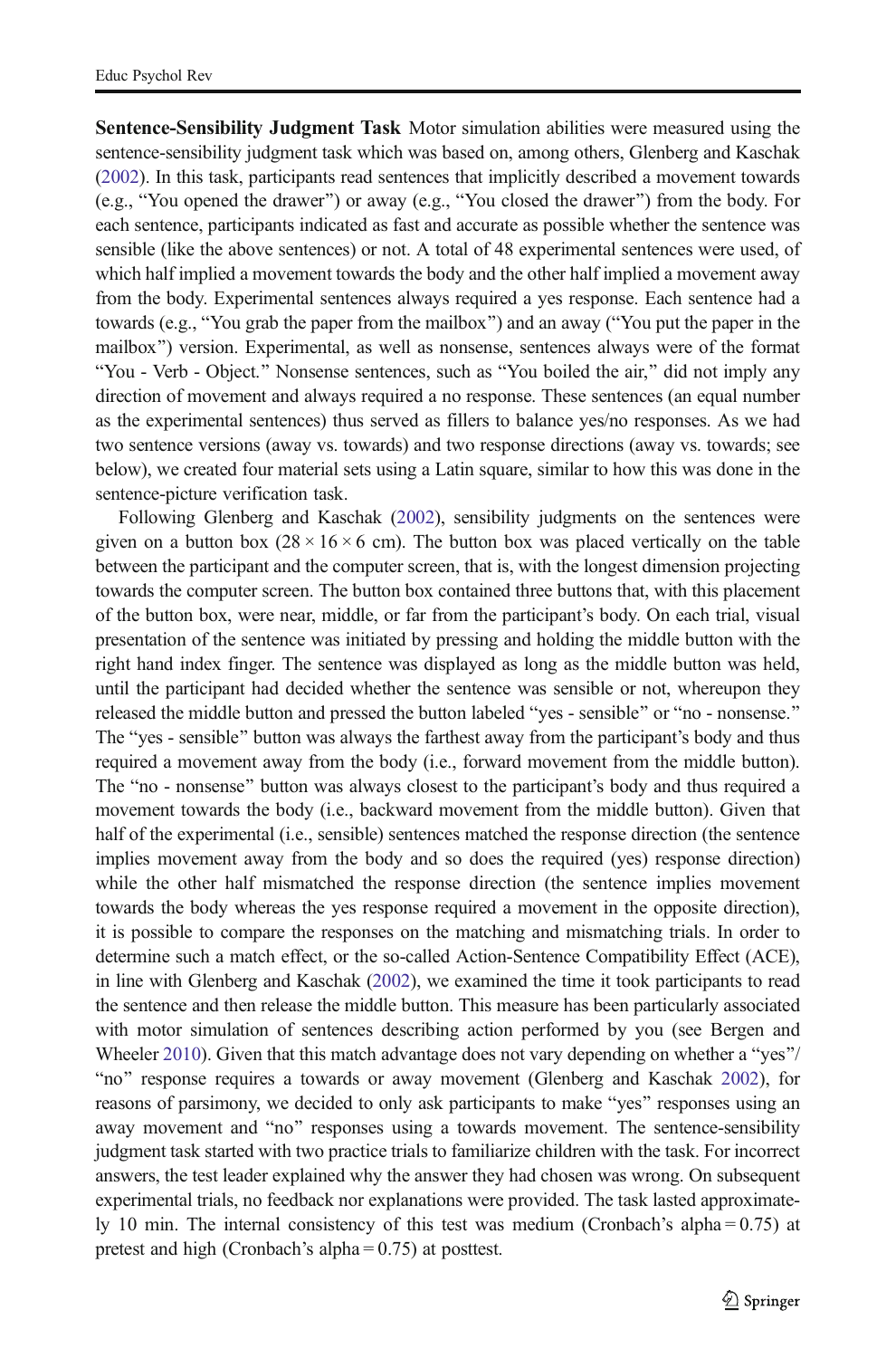# **Results**

#### Reading Comprehension and Reading Motivation

Regarding reading comprehension, a significant improvement was observed in children's general reading comprehension performance due to the mental simulation training. In particular, as can be seen in Fig. [1](#page-12-0), children who had received the mental simulation training showed a larger improvement on the CITO Standardized Reading Comprehension Test than those in the control training group. An overall  $2 \times 2 \times 2$  analysis of variance (ANOVA) on the reading comprehension proficiency scores with time (pretest vs. posttest) as within-subject factor and training group (mental simulation vs. control) and grade (Grade 3 vs. Grade 4) as between-subject factors confirmed this pattern. Specifically, the training group  $\times$ time interaction was significant  $(F(1,92) = 5.12, p = 0.03, \eta_p^2 = 0.05)$ , and this interaction appeared to vary as a function of grade  $(F(1,92) = 4.55, p = 0.04, \eta_p^2 = 0.05)$ . In Grade 3, there was a significant training group  $\times$  time interaction ( $F(1,30) = 6.60$ ,  $p = 0.02$ ,  $\eta_p^2 = 0.18$ ); but in Grade 4, this interaction was not significant  $(F(1,62) = 0.13, p = 0.91, \eta_p^2 = 0.00)$ . To further elucidate this pattern of findings, we investigated (1) for each grade the differences in reading comprehension gains in the experimental and control training groups and (2) for each of the training groups the pretest-posttest differences in reading comprehension scores. Analysis of the gain scores showed that third graders in the mental simulation training showed a larger gain in reading comprehension scores than third graders in the control training group  $(t(30) = 0.14$ ,  $p = 0.01$ ), whereas fourth graders' reading comprehension gains were statistically comparable in the mental simulation training group and the control training group  $(t(62)=0.12, p=0.45)$ . The analysis of the second aspect revealed that the mental simulation training group showed a significant pre-to-posttest improvement in reading comprehension scores for children in Grade 3 ( $t(19) = 1.82$ ,  $p = 0.04$ ) while the control training group children in Grade 3 showed a significant pre-to-posttest decline in their reading comprehension performance  $(t(11) = 2.34, p = 0.02)$ . In the mental simulation training group, also a pre-to-posttest improvement in reading comprehension scores was observed for children Grade 4 ( $t(26) = 4.07$ ,  $p = 0.00$ ), but a similar improvement was seen for Grade 4 children in the control training group  $(t(36) = 2.56, p = 0.01)$ .

Furthermore, the gains in general reading comprehension found for the mental simulation training group were accompanied by higher levels of reading motivation. As shown in Fig. [2,](#page-12-0) children in the mental simulation training group (time  $F(1,45) = 36.04$ ,  $p < 0.001$ ,  $\eta_p^2 = 0.43$ ), but not those in the control training group (time  $F(1,47) = 0.02$ ,  $p = 0.89$ ,  $\eta_p^2 = 0.00$ ), indicated that they enjoy reading more after the training than they did before the training. An ANOVA (with the above factors) on the motivation data confirms this in a significant training group  $\times$  time interaction (F(1,94) = 15.46, p < 0.001,  $\eta_p^2$  = 0.14). There was no effect of grade on these reading motivation scores (grade  $F(1,94) = 0.98$ ,  $p = 0.32$ ,  $\eta_p^2 = 0.01$ ; training group  $\times$  time  $\times$  grade  $F(1,94) = 1.39$ ,  $p = 0.24$ ,  $\eta_p^2 = 0.02$ ). So, higher levels of reading motivation were reported by children in Grade 3 ( $M_{\text{pretest}} = 2.24$ ,  $SD_{\text{pretest}} = 1.14$ ;  $M_{\text{posttest}} = 3.43$ ,  $SD_{\text{posttest}} = 0.60$ ) and Grade 4  $(M<sub>pretest</sub> = 2.11, SD<sub>pretest</sub> = 1.03; M<sub>posttest</sub> = 2.93, SD<sub>posttest</sub> = 1.15)$  who had followed the mental simulation training group but not by third graders ( $M_{\text{pretest}} = 1.92$ , SD<sub>pretest</sub> = 1.17;  $M_{\text{posttest}} = 1.83$ ,  $SD_{\text{posttest}} = 0.94$ ) and fourth graders  $(M_{\text{pretest}} = 2.46, SD_{\text{pretest}} = 0.90;$  $M_{\text{posttest}} = 2.59$ ,  $SD_{\text{posttest}} = 0.76$  in the control training group.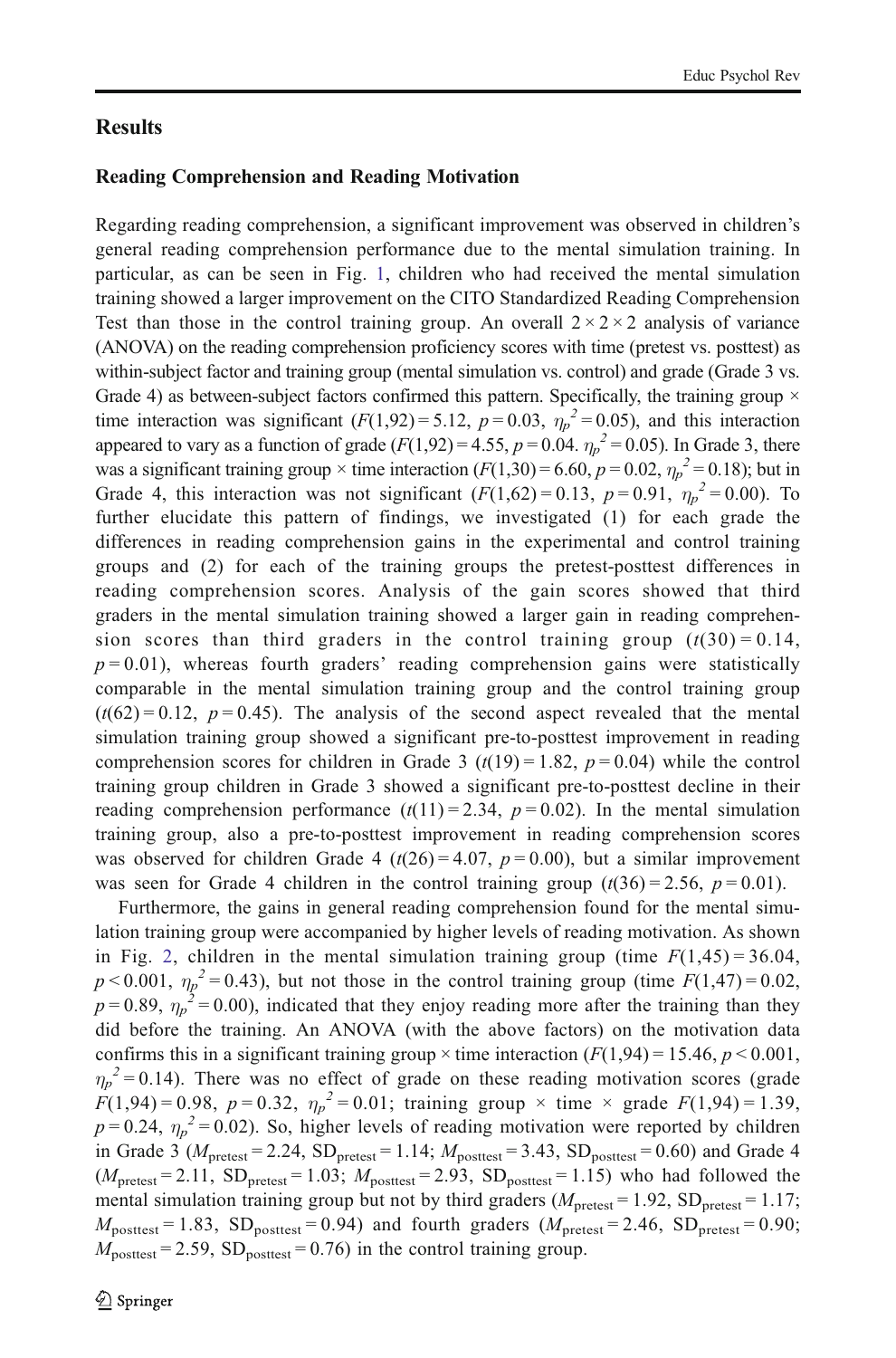<span id="page-12-0"></span>

# Mental Simulation of Visual and Motor Information

Analyses of the sentence-picture verification task (SPVT) and the sentence-sensibility judgment task (SSJT) items showed that the average proportion of correct answers to all items was high at pretest  $(M<sub>sput</sub> = 0.96, SD<sub>sput</sub> = 0.05; M<sub>ssit</sub> = 0.93, SD<sub>ssit</sub> = 0.06)$  and at posttest  $(M<sub>sput</sub> = 0.95, SD<sub>sput</sub> = 0.06; M<sub>ssit</sub> = 0.93, SD<sub>ssit</sub> = 0.06).$  This indicates that in both tasks, participants had understood the procedure and were not biased towards negative or affirmative

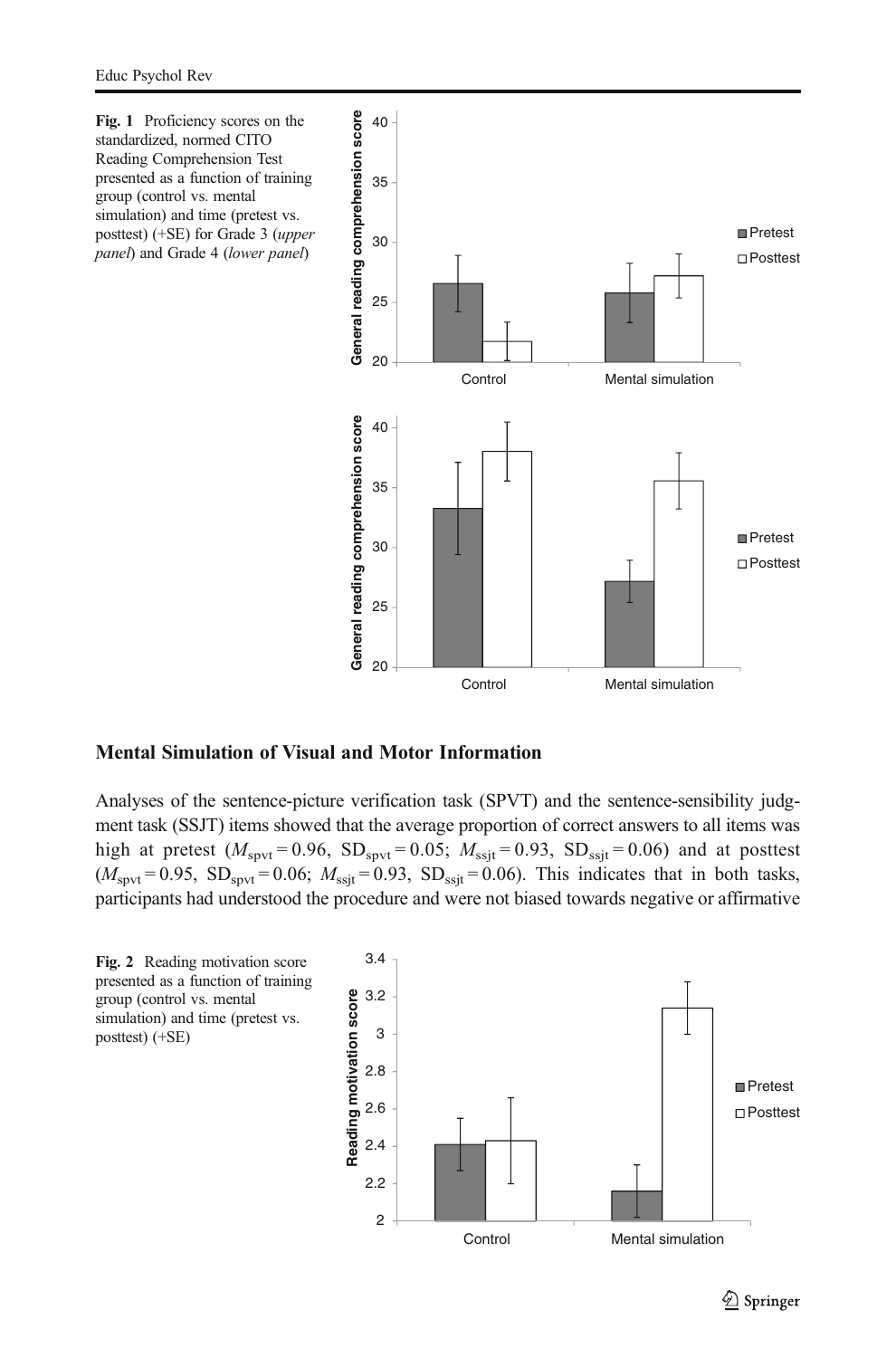<span id="page-13-0"></span>responses. In both tasks, for the response time analyses, filler items were excluded and incorrect responses were eliminated. Outlier analyses in the SPVT and SSJT were conducted based on procedures used in prior studies. In the SPVT response times faster than 300 ms and slower than 3000 ms as well as response times which were more than 2.5 standard deviations from participants' mean response time in the match and mismatch conditions were removed (e.g., De Koning et al. [2016;](#page-18-0) Wassenburg et al. [2015b](#page-19-0)). In the SSJT, we removed all reading times faster than 50 ms as well as those more than 2.5 standard deviations from the participants' mean (e.g., Bergen and Wheeler [2010;](#page-18-0) Gianelli et al. [2011\)](#page-18-0). This resulted in removal of less than 5.0 and 5.6 % of the data in the SPVT and SSJT, respectively. On the remaining response times, for each task, a separate  $2 \times 2 \times 2 \times 2$  analysis of variance (ANOVA) was conducted with matching (match vs. mismatch) and time (pretest vs. posttest) as withinsubject variables and training group (mental simulation vs. control) and grade (Grade 3 vs. Grade 4) as the between-subject variables.

Even though the main effect of grade was significant in the SPVT (children from Grade 4 were faster than children from Grade 3 (139 ms on average;  $F(1,112) = 7.09$ ,  $p = 0.01$ ,  $\eta_p^2$  = 0.06), but not in the SSJT, none of the other variables interacted significantly with grade (all  $ps > 0.07$ ). Therefore, for reasons of clarity, we decided not to include grade in Figs. 3 and [4.](#page-14-0) As shown in Fig. 3, there was a significant main effect of matching in the SPVT  $(F(1,112)=9.04, p=0.00, \eta_p^2=0.08)$ , indicating that matching items (where the pictured shape was the same as the shape implied in the sentence) were verified faster than mismatching items (where the pictured shape was not the same as the shape implied in the sentence). Consistent with these results, as displayed in Fig. [4,](#page-14-0) there was a significant main effect of matching in the SSJT  $(F(1,113) = 18.34, p < 0.001, \eta_p^2 = 0.14)$ . These findings replicated the results of prior studies reporting a match effect in the task for visual simulation (SPVT) (e.g., Engelen et al. [2011](#page-18-0); De Koning et al. [2016;](#page-18-0) Zwaan et al. [2002](#page-20-0)) and in the task for motor simulation (SSJT) (e.g., Glenberg and Kaschak [2002](#page-18-0)) and thus reinforced the validity of both tasks, warranting further analyses and interpretation of pre-to-posttest performance.

Regarding pre- and posttest training group differences, the pattern of findings for the sentence-picture verification task and the sentence-sensibility judgment task also appeared to be comparable. As can be seen from respectively Figs. 3 and [4](#page-14-0), the mental simulation

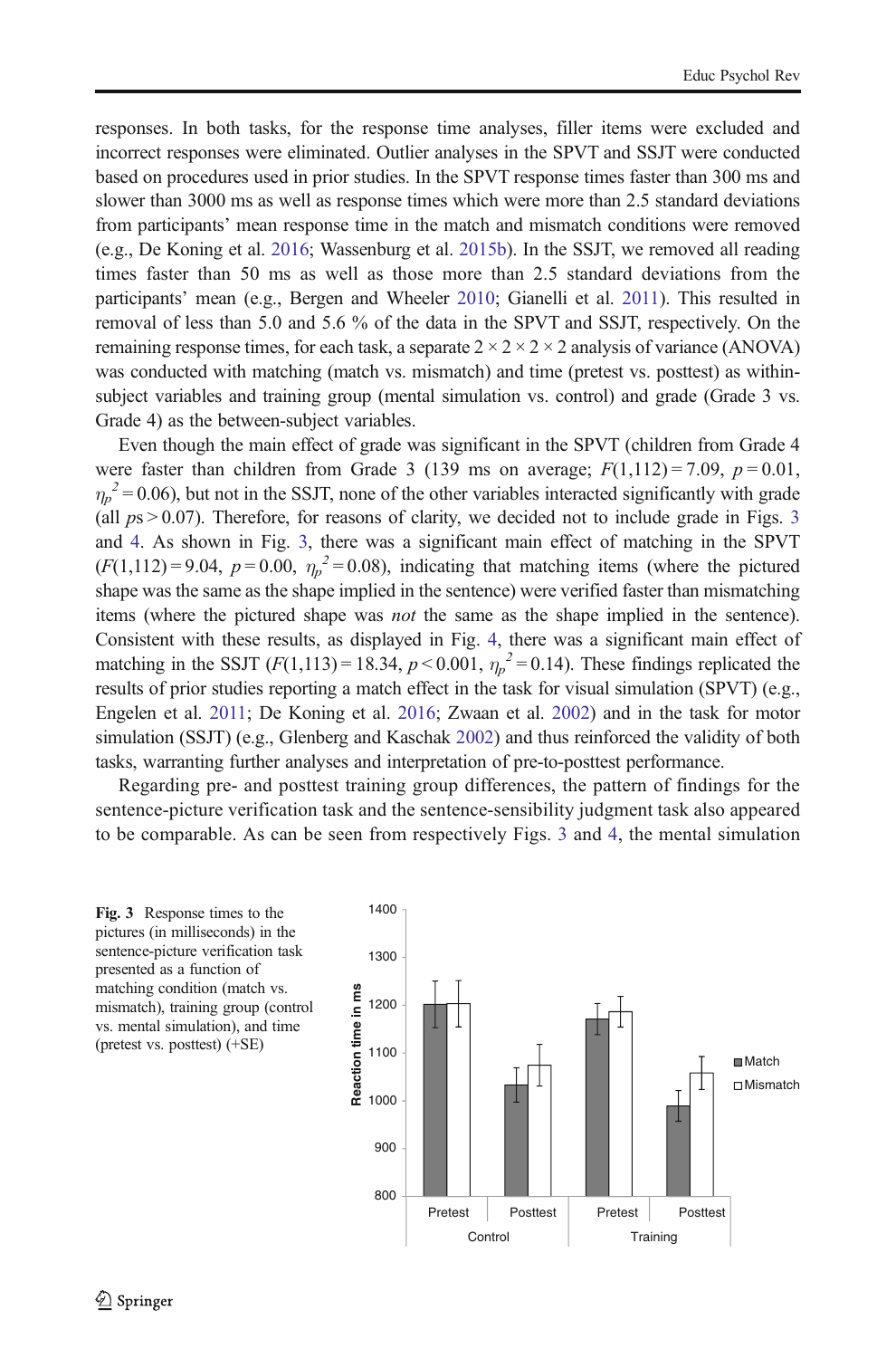<span id="page-14-0"></span>

training group and the control training group showed almost identical match effects on the SPVT and SSJT at pretest (matching  $\times$  training group  $F_{\text{spvt}}$  (1,119) = 0.00, p = 0.99,  $\eta_p^2 = 0.00$ ;  $F_{\text{ssjt}}(1,121) = 1.50$ ,  $p = 0.22$ ,  $\eta_p^2 = 0.01$ ) and posttest (matching  $\times$  training group  $F_{\text{spvt}}$  (1,116) = 1.14,  $p = 0.29$ ,  $\eta_p^2 = 0.01$ ;  $F_{\text{ssjt}}$  (1,115) = 0.016,  $p = 0.90$ ,  $\eta_p^2$  = 0.00). Obviously, this resulted in a non-significant matching  $\times$  training group  $\times$  time interaction for both tasks  $(F_{\text{spvt}}(1,112) = 0.44, p = 0.506, \eta_p^2 = 0.004; F_{\text{ssjt}}(1,113) = 0.83$ ,  $p = 0.36$ ,  $\eta_p^2 = 0.007$ ). Furthermore, in both tasks, children in the mental simulation training and in the control training experienced an overall pre-to-posttest decrease in response times, presumably because they were more familiar with the task at posttest due to their prior encounter with this task at pretest (time  $F_{\text{svvt}}(1,112) = 26.87$ ,  $p < 0.001$ ,  $\eta_p^2$  = 0.19;  $F_{\text{ssjt}}$  (1,113) = 16.61, p < 0.001,  $\eta_p^2$  = 0.13).

Another interesting pattern that can be observed in Figs. [3](#page-13-0) and 4 is that for both the mental simulation training group and the control training group, the magnitude of the match advantage was larger at posttest than pretest in the SPVT, whereas in the SSJT the match advantage pattern seems to be reversed. To statistically test this suggestion, we conducted a  $2 \times 2 \times 2 \times 2$  analysis of variance (ANOVA) with time (pretest vs. posttest), matching (match vs. mismatch), and task (SPVT vs. SSJT) as within-subject variables and training group (mental simulation vs. control) and grade (Grade 3 vs. Grade 4) as between-subject variables. This analysis confirmed the observed pattern in a significant matching  $\times$  time  $\times$  task interaction  $(F(1,108) = 4.73, p = 0.03 \eta_p^2 = 0.04)$ . Follow-up analyses showed that on the SSJT, the match advantage tended to be larger at posttest than at pretest (matching  $\times$  time  $F(1,113) = 2.96$ ,  $p = 0.08$ ,  $\eta_p^2 = 0.03$ ). For the SPVT, overall the match advantage at pretest was statistically comparable to that at posttest (matching  $\times$  time  $F(1,112) = 1.90$ ,  $p = 0.17$ ,  $\eta_p^2$  = 0.02). It is unclear what may have caused this difference, but one explanation could be that on the SSJT, children's increased familiarity with the task might have made them less susceptible to the interfering influence of the mismatch between the movement direction implied in a sentence and the direction of movement required to give a response, resulting in faster response times on mismatching items. Future studies are warranted to further investigate this speculative explanation.

In sum, the results indicate that after the mental simulation training children did not show evidence of improved visual simulation skills compared to the control training group based on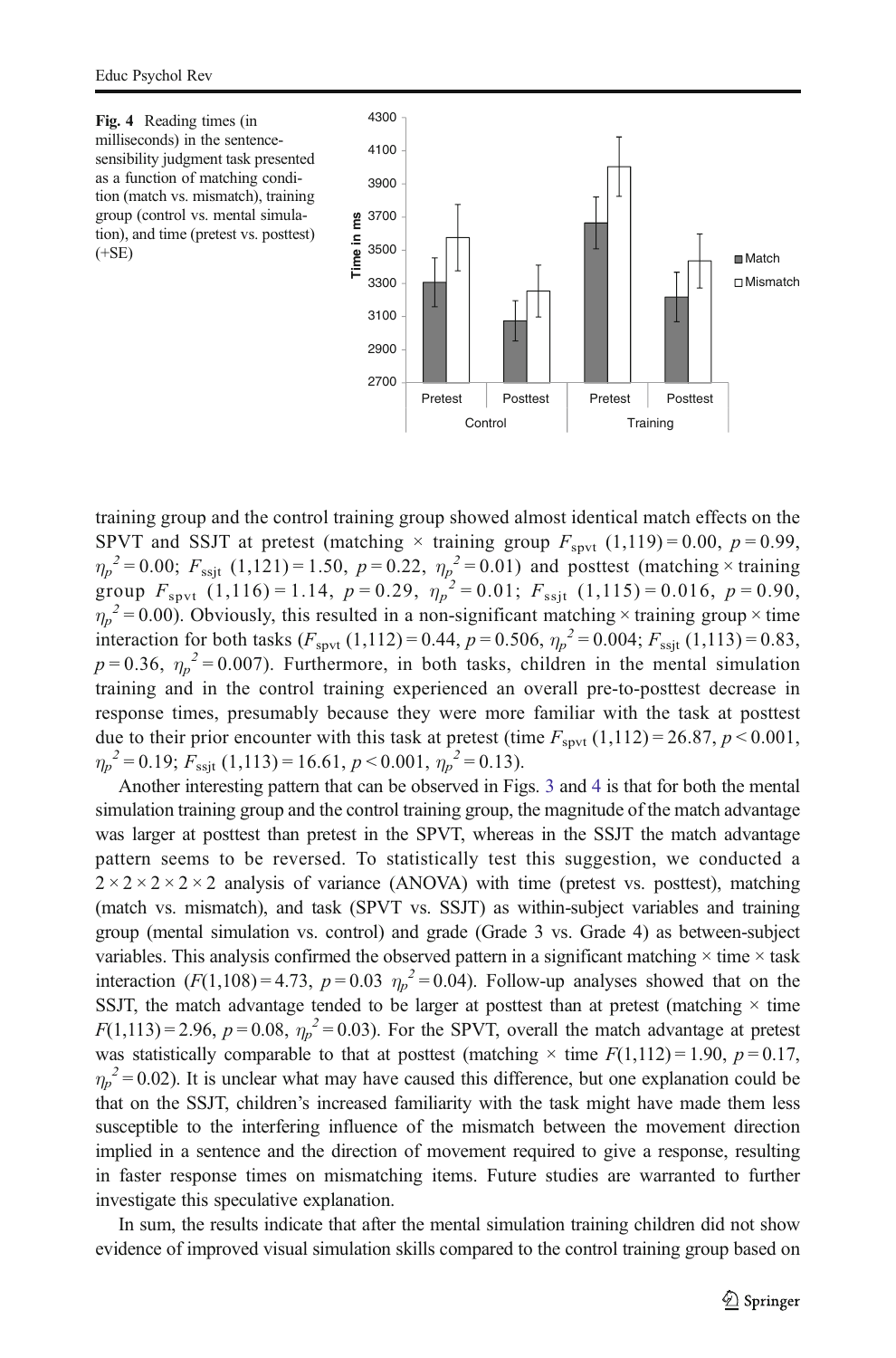their performance on the SPVT. Nor are the results indicative of improved motor simulation skills after the mental simulation training based on children's performance on the SSJT.

#### **Discussion**

This study sought to investigate the effectiveness of a mental simulation training to enhance reading comprehension in children. Essentially, this training focused on encouraging children to connect their sensorimotor experiences to the information in the text they were reading. Both this multisensory approach and the fact that particular attention was devoted to mentally simulating implicitly described visual and motor information provide an advance over prior empirical work (De Koning and van der Schoot [2013\)](#page-18-0). Also, it moves beyond current classroom practices on reading comprehension instruction where reading as a multisensory experience has so far hardly pervaded (De Koning and van der Schoot [2014](#page-18-0)). Regarding training effectiveness, the mental simulation training provides the following valuable insights.

The main finding of this study is that the mental simulation training improved children's general reading comprehension performance. Specifically, in the mental simulation training, third-grade (but not fourth-grade) children showed a larger pretest-to-posttest improvement on our standardized test of general reading comprehension than children in the control training. Given that the time for completing the standardized reading comprehension test was restricted, it is unlikely that third graders' improved performance in the mental simulation group is simply the result of taking longer to read and try to comprehend the stories contained in the posttest. Rather, considering the activities the training actually encompassed, this finding suggests that it seems important that reading comprehension instruction in third grade involves children's sensory and motor experiences during reading in an attempt to build an "embodied" situation model. Our study demonstrates that the aggregate of instructions and exercises encouraging these children to (1) connect the text to their sensorimotor experiences and memories to "experience" the text information as vividly as possible and (2) engage in visual and motor simulations of implicitly described information improve reading comprehension performance. It remains to be explored in future research to what extent each of the above-mentioned components of the mental simulation training individually contributes to improved reading comprehension. Also, it is yet unclear why the mental simulation training was more effective for children in Grade 3 than for children in Grade 4. Possibly, such a mental simulation training is only effective when initial reading skills are relatively poor and children have not yet mastered other reading comprehension strategies that they can rely on. Future research is warranted to further investigate this. Moreover, it would be useful for future studies to consider the extent to which procedural aspects of the mental simulation training have contributed to the improved performance in the mental simulation training group. Even though we have tried to do what was within our limits to match the experimental and control trainings on all possible aspects, presumably some differences still remained. For example, we did not have control over what actually happened in the control training both regarding the amount of time spent on discussing the taught reading comprehension strategies and whether teachers brought sufficient depth into the discussion. It is possible that children in the experimental training group spent more time on talking about reading and strategy use, or did this in more depth, than children in the control group. Trying to get a grip on such issues is a challenge that should be taken on in future research.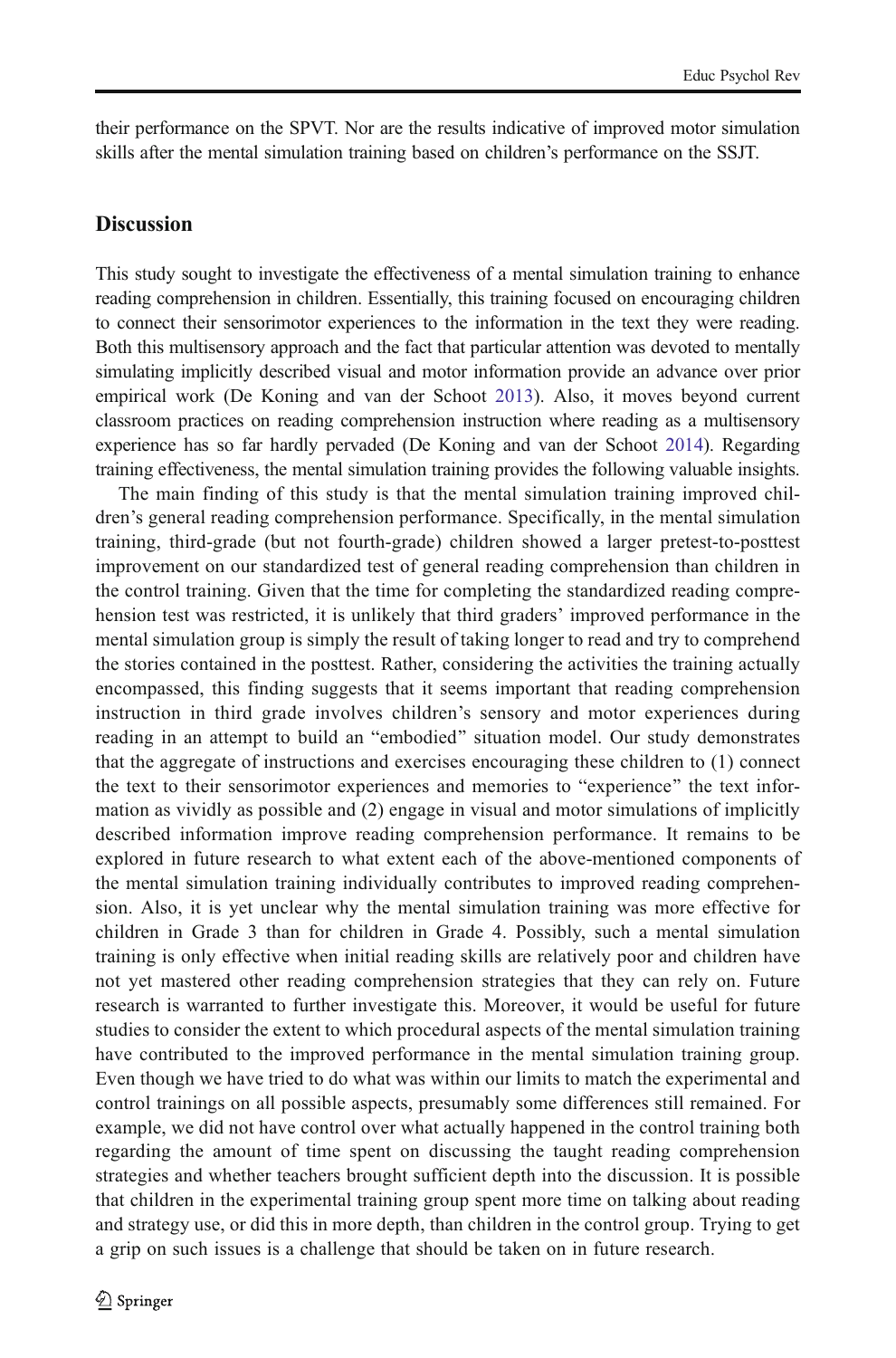Interestingly, the improved reading comprehension performance of (third-grade) children in the mental simulation training was accompanied by increased levels of reading motivation. Compared to children in the control training group, children who had received the mental simulation training indicated that they liked reading comprehension more after the training. This finding is consistent with prior research showing that being able to build a vivid mental representation from text, which we tried to stimulate in the present study, positively influences children's reading motivation in general (Retelsdorf et al. [2011](#page-19-0); Taboada et al. [2009](#page-19-0)). Nevertheless, it is worth mentioning that the improved motivation in the mental simulation training group also could, at least partially, be related to the fact that for the mental simulation training research assistants performed the instructions, whereas for the control training group the instructions were performed by the children's regular teachers. It is conceivable that children found it more motivating to receive instruction from a person different than their own classroom teacher. Future studies could help to clarify whether this actually is a valid explanation. Additionally, it should be stressed that our reading motivation results only provide the first exploratory insight into whether a non-linguistic multisensory reading approach as investigated in this study would increase reading motivation. It is not possible to give more fine-grained information on the various aspects of reading motivation based on our one-item, four-point Likert scale measure (Wigfield and Guthrie [1997](#page-19-0)). We therefore recommend future studies to use a more elaborate questionnaire to investigate effects of reading comprehension strategy trainings, like the one described in this study, on reading motivation more thoroughly.

An unexpected result was that we failed to find direct evidence of improved visual and motor simulation skills due to the mental simulation training. That is, after the training, children in the mental simulation training did not show a stronger match advantage on the SPVT and SSJT than children in the control training. A possible explanation for this could be that taking (a different version of) the same mental simulation tasks both at pre- and posttest simply overshadowed the subtle millisecond differences that one might expect in these tasks. So far, it is unknown whether and if so how the match advantage in these mental simulation tasks is influenced by repeated encounters with such tasks (e.g., SPVT-SPVT; SPVT-SSJT); in prior research, the focus typically is on only one of these tasks and participants perform a visual simulation or motor simulation task just once (Horchak et al. [2014\)](#page-18-0). Our findings provide a first step in exploring this issue and through this extend existing research on mental simulation during reading in a novel direction.

In an attempt to further explain these findings, it is important to realize that "mental simulation" is a multifaceted concept of which the mental simulation tasks used in this study only capture a specific aspect (e.g., Horchak et al. [2014\)](#page-18-0). Additionally, these mental simulation tasks are constrained in the sense that they require a speeded response on short sentences that all have a comparable structure. For example, sentences in these tasks are of the format "subject-verb-noun-location" (e.g., SPVT: The man saw the eagle in the sky; SSJT: He put the newspaper in the mailbox). A potential risk of such a repeating sentence structure is that children strategically process the sentences, for example by only directing attention to critical words instead of reading naturalistically (Wassenburg et al. [2015a](#page-19-0)). This would suggest that our mental simulation tasks simply could not accurately detect the expected mental simulation processing. We cannot exclude the possibility that our mental simulation training has contributed to such a strategic processing approach. Although we emphasized that all words in the sentences were relevant for constructing a mental simulation of implied textual information, except for the final training lesson, there was always just one to-be-simulated concept or movement "hidden" in each practice and test sentence.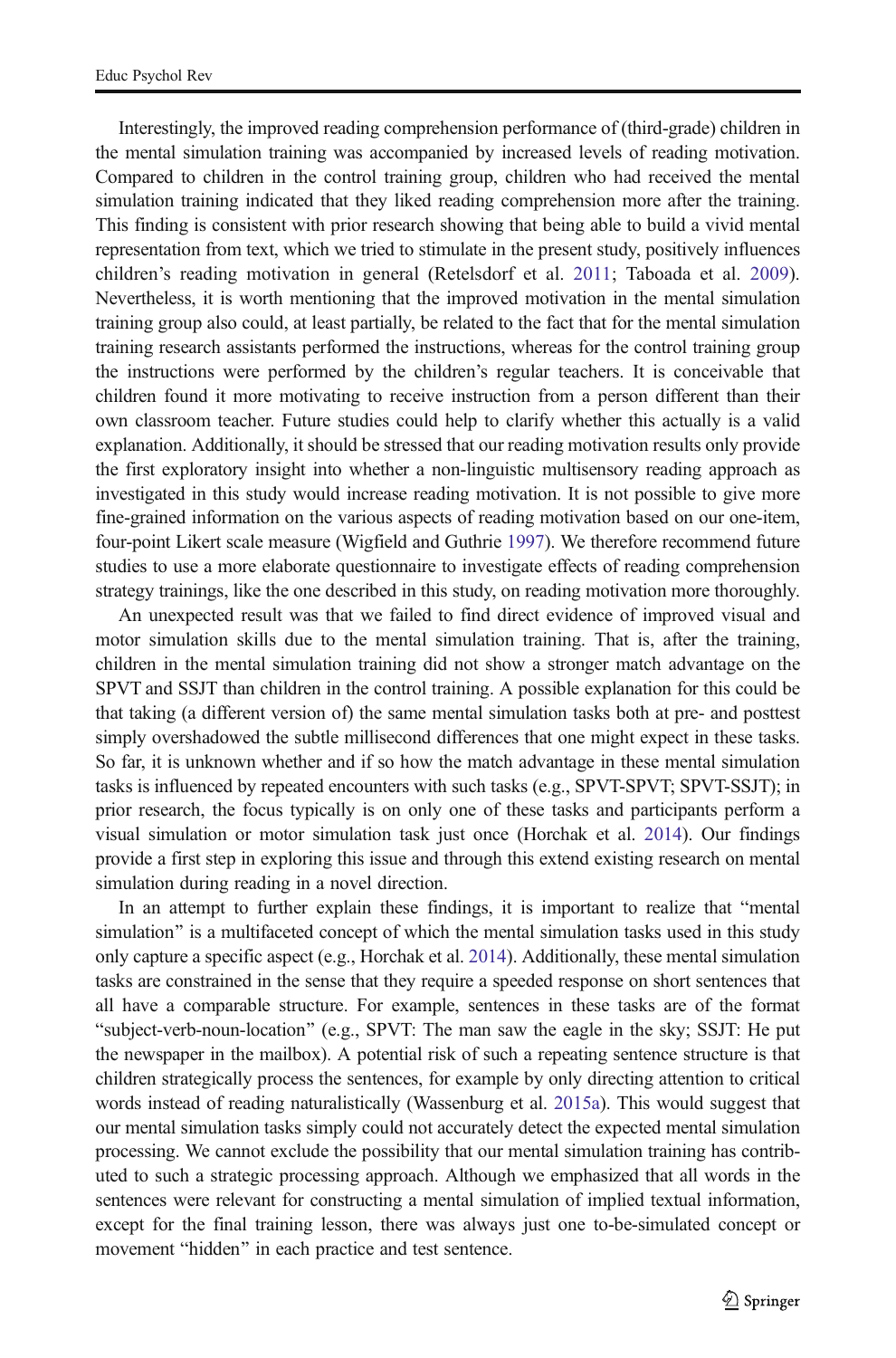In contrast to the mental simulation tasks, the texts in the general reading comprehension test were longer narratives which offered readers a more naturalistic reading experience with ample opportunities to mentally simulate the different concepts, situations, movements, and scenarios described in the text. That is, sentences in these texts included both explicit and implicit descriptions and substantially varied in structure and the number of concepts they contained. This required children to actively search for words and phrases which they can connect to their sensory and motor experiences to mentally simulate what is described. In doing so, the children presumably relied on all of the trained aspects (i.e., involving all senses, simulate implied visual and motor information) to mentally simulate the text information. Consistent with how mental simulation was trained, this likely occurred to a large extent by deliberately constructing a mental simulation of what was described in the text. Although the training attempted to stimulate children to internalize the learned mental simulation skills, this was restricted to requiring children to practice with different types of mental simulation exercises intermixed in the last two lessons. For the performance on the standardized general reading comprehension test, this did not provide an obstacle as the test allowed children to read at their own pace and did not demand a fast response. For the mental simulation tasks, however, children had to provide a speeded response which likely reflects the extent to which the learned mental simulation skills have been automatized (Moulton and Kosslyn [2009\)](#page-19-0). This would be consistent with prior research showing that these types of mental simulation tasks effectively capture routinely simulated text information (e.g., Horchak et al. [2014\)](#page-18-0). According to this interpretation, children in the mental simulation training might not have adequately internalized the mental simulation skills and hence did not show improved performance on the mental simulation tasks. Presumably, this is partly due to the limited number of lessons and attention devoted to this aspect in the mental simulation training. Future research is warranted to investigate this issue as well as the above explanations in more detail.

In conclusion, the current study demonstrates that it is possible to develop an effective intervention aimed at promoting reading comprehension in primary school which is based on recent insights from fundamental mental simulation research. Importantly, our findings suggest that for third-grade children, it is important to move beyond common practice of simply teaching reading strategies focusing readers' attention on text-based processing like questioning and summarizing and draw more on readers' multisensory and situational experiences during reading comprehension lessons (De Koning and van der Schoot [2013\)](#page-18-0). Rather than just supporting readers to "see" the described situation visually in their mind, it is important to stimulate them to mentally experience explicitly described or implied text information based on reinstatements of sensorimotor experiences. This enables readers to also "feel," "hear," "smell," and "act out" the described situation as if they were actually experiencing it. More research is definitely needed to further develop and refine such a multisensory reading approach. The present study not only serves as a useful starting point from which future endeavors can be explored, it also demonstrates that this would provide a valuable addition to reading comprehension instruction.

Acknowledgments This research was supported by a grant from the Netherlands Organization for Scientific Research /Dutch Program Council for Educational Research (NWO/PROO) for the project "Learning to read with imagination" (#411-11-807). We would like to thank Marcella van Beusekom and Rianne den Ouden for their assistance with data collection. We also thank CITO for providing us with information on the standardized reading comprehension tests and assisting in the assessment and scoring procedures.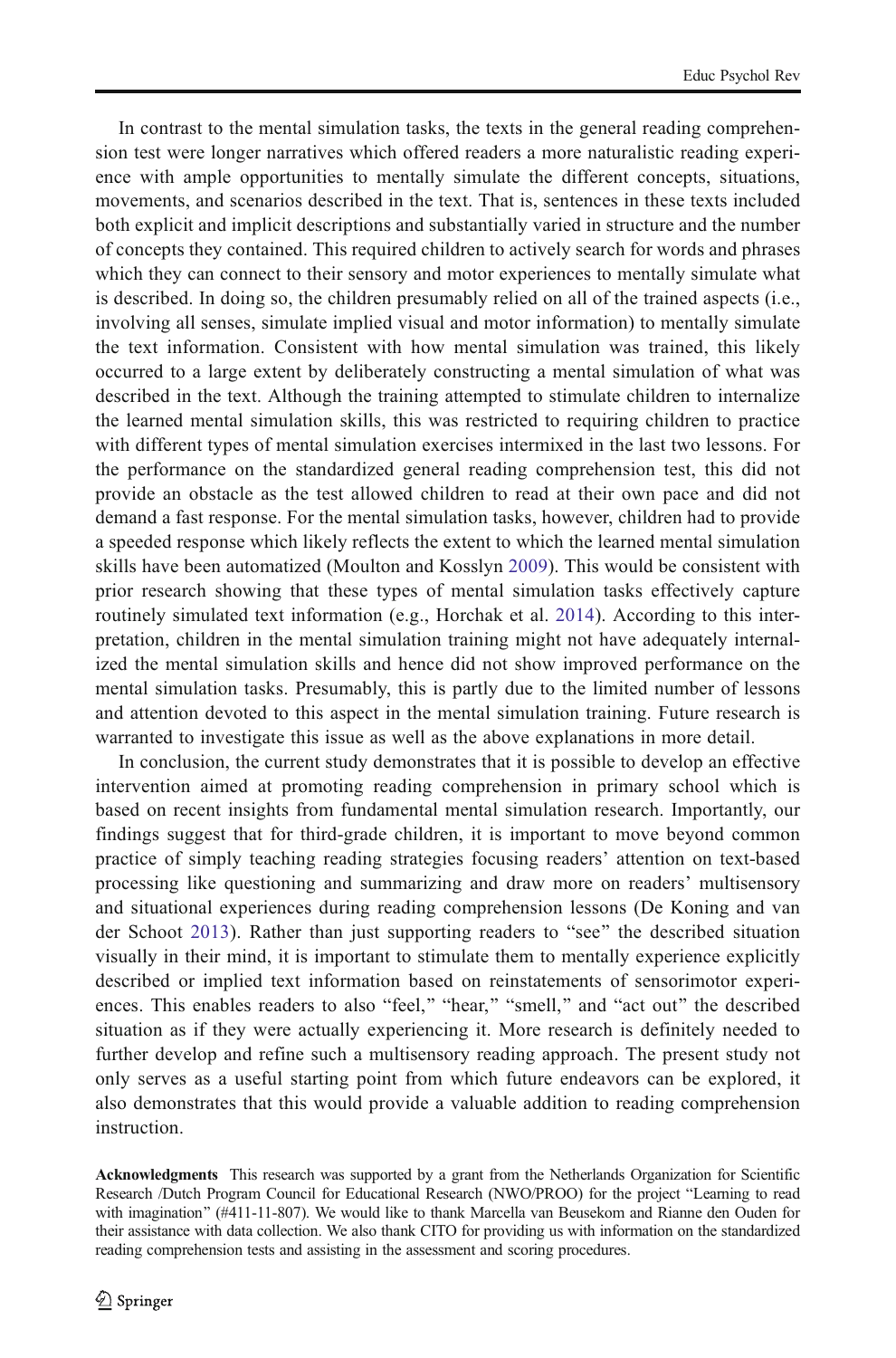<span id="page-18-0"></span>Open Access This article is distributed under the terms of the Creative Commons Attribution 4.0 International License (http://creativecommons.org/licenses/by/4.0/), which permits unrestricted use, distribution, and reproduction in any medium, provided you give appropriate credit to the original author(s) and the source, provide a link to the Creative Commons license, and indicate if changes were made.

# **References**

Barsalou, L. W. (1999). Perceptual symbol systems. Behavioral and Brain Sciences, 22, 577–660.

- Barsalou, L. W. (2008). Grounded cognition. Annual Review of Psychology, 59, 617–645. doi[:10.1146/annurev.](http://dx.doi.org/10.1146/annurev.psych.59.103006.093639) [psych.59.103006.093639.](http://dx.doi.org/10.1146/annurev.psych.59.103006.093639)
- Berenhaus, M., Oakhill, J., & Rusted, J. (2015). When kids act out: a comparison of embodied methods to improve children's memory for a story. Journal of Research in Reading, 38, 331–343. doi[:10.1111/1467-](http://dx.doi.org/10.1111/1467-9817.12039) [9817.12039](http://dx.doi.org/10.1111/1467-9817.12039).
- Bergen, B., & Wheeler, K. (2010). Grammatical aspect and mental simulation. Brain & Language, 112, 150–158. doi:[10.1016/j.bandl.2009.07.002](http://dx.doi.org/10.1016/j.bandl.2009.07.002).
- Bos, L. T., De Koning, B. B., Wassenburg, S. I., & van der Schoot, M. (2016). Training inference making skills using a situation model approach improves reading comprehension. Frontiers in Psychology: Educational Psychology, 7:116. doi[:10.3389/fpsyg.2016.00116](http://dx.doi.org/10.3389/fpsyg.2016.00116).
- Brus, B. T., & Voeten, M. J. M. (1999). Een-minuut-test: Vorm A en B: Verantwoording en handleiding: Schoolvorderingentest voor de technische leesvaardigheid, bestemd voor groep 4 tot en met 8 van het basisonderwijs [One-minute-test: Version A and B. Justification and manual: Test for progress at school regarding decoding skill, from Grade 4 through Grade 8 of primary school]. Lisse: Swets & Zeitlinger.
- De Koning, B. B., & van der Schoot, M. (2013). Becoming part of the story! Refueling the interest in visualization strategies for reading comprehension. Educational Psychology Review, 25, 261–287. doi:[10.1007/s10648-013-9222-6](http://dx.doi.org/10.1007/s10648-013-9222-6).
- De Koning, B. B., & van der Schoot, M. (2014). "Hoe zie jij het voor je?" Een kritische blik op de hedendaagse onderwijspraktijk van begrijpend lezen. Pedagogische Studiën, 91, 422–430.
- De Koning, B. B., Wassenburg, S. I., Bos, L. T., & van der Schoot, M. (2016). Size does matter: Implied object size is mentally simulated during language comprehension. Discourse processes, in press.
- Engelen, J. A. A., Bouwmeester, S., de Bruin, A. B. H., & Zwaan, R. A. (2011). Perceptual simulation in developing language comprehension. Journal of Experimental Child Psychology, 110, 659-675. doi:[10.1016/j.jecp.2011.06.009.](http://dx.doi.org/10.1016/j.jecp.2011.06.009)
- Feenstra, H., Kamphuis, F., Kleintjes, F., & Krom, R. (2010). Begrijpend lezen voor groep 3 tot en met 6. Wetenschappelijke verantwoording [Reading comprehension for Grade 1 to 4. Scientific report]. Arnhem: Cito.
- Fischer, M. H., & Zwaan, R. A. (2008). The role of the motor system in language comprehension. Quarterly Journal of Experimental Psychology, 61, 825–850. doi[:10.1080/17470210701623605](http://dx.doi.org/10.1080/17470210701623605).
- Gianelli, C., Farne, A., Salemme, R., Jeannerod, M., & Roy, A. C. (2011). The agent is right: when motor embodied cognition is space-dependent. PLoS One, 6(9), e25036. doi:[10.1371/journal.pone.0025036](http://dx.doi.org/10.1371/journal.pone.0025036).
- Glenberg, A. M. (1997). What memory is for. The Behavioral and Brain Sciences, 20, 1-55.
- Glenberg, A. (1999). Why mental models must be embodied. In G. Rickheit & C. Habel (Eds.), Mental models in discourse processing and reasoning (pp. 77–90). Amsterdam: North-Holland/Elsevier Science Publishers.
- Glenberg, A. M. (2011). How reading comprehension is embodied and why that matters. *International Electronic* Journal of Elementary Education, 4, 5–18.
- Glenberg, A. M., & Kaschak, M. P. (2002). Grounding language in action. Psychonomic Bulletin and Review, 9, 558–565. doi[:10.3758/BF03196313.](http://dx.doi.org/10.3758/BF03196313)
- Glenberg, A. M., Gutierrez, T., Levin, J. R., Japuntich, S., & Kaschak, M. P. (2004). Activity and imagined activity can enhance young children's reading comprehension. Journal of Educational Psychology, 96, 424– 436. doi[:10.1037/0022-0663.96.3.424](http://dx.doi.org/10.1037/0022-0663.96.3.424).
- Guthrie, J. T., Taboada, A., & Coddington, C. S. (2007). Engagement practices for strategy learning in Concept-Oriented Reading Instruction. In D. S. McNamara (Ed.), Reading comprehension strategies: Theory, interventions, and technologies (pp. 241–266). Mahwah: Erlbaum.
- Horchak, O. V., Giger, J., Cabral, M., & Pochwatko, G. (2014). From demonstration to theory in embodied language comprehension: a review. Cognitive Systems Research, 29(30), 66–85. doi:[10.1016/j.](http://dx.doi.org/10.1016/j.cogsys.2013.09.002) [cogsys.2013.09.002](http://dx.doi.org/10.1016/j.cogsys.2013.09.002).
- Houtveen, A. A. M., & van de Grift, W. J. C. M. (2007). Effects of metacognitive strategy instruction and instruction time on reading comprehension. School Effectiveness and School Improvement, 18, 173–190. doi:[10.1080/09243450601058717.](http://dx.doi.org/10.1080/09243450601058717)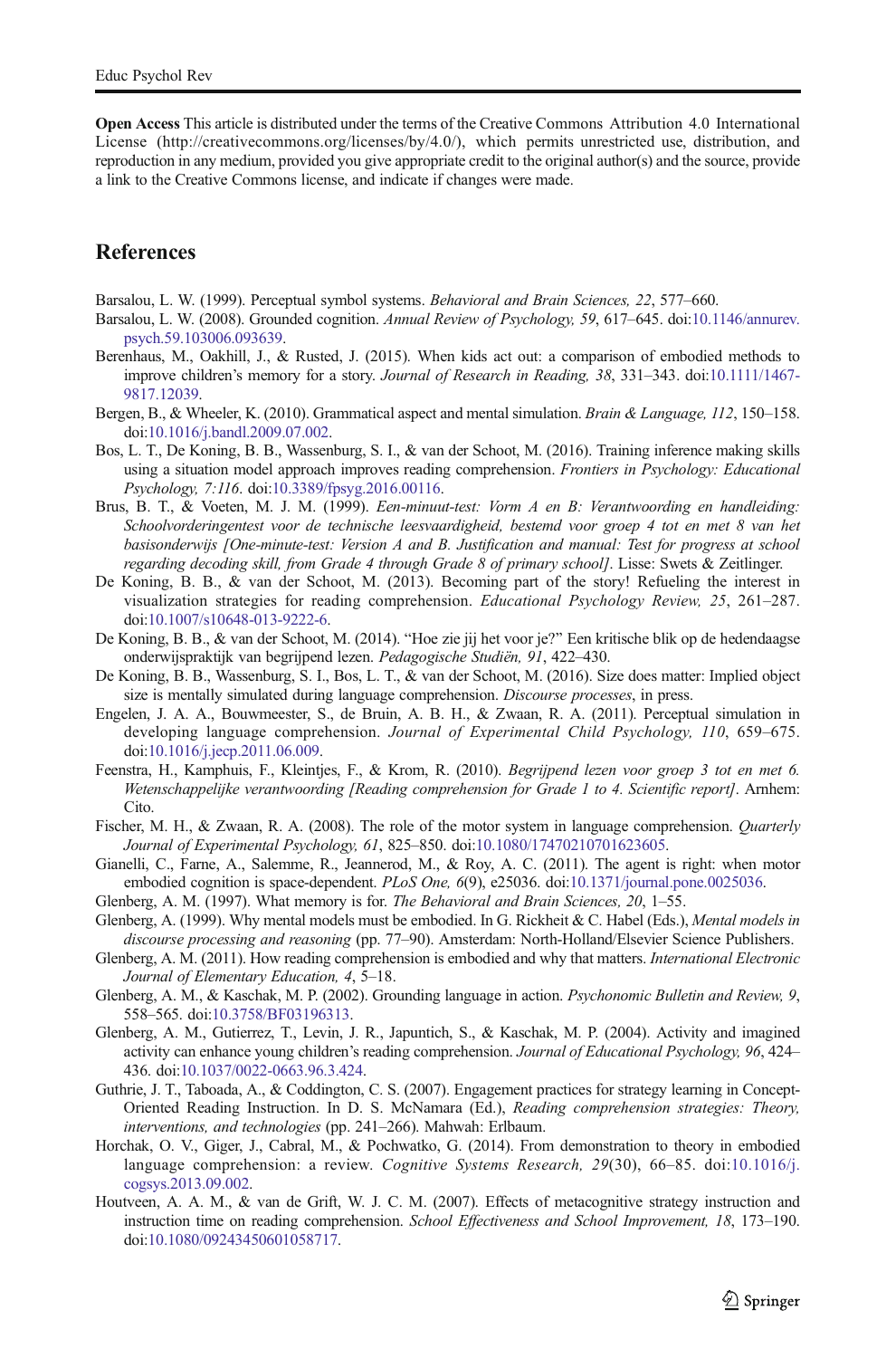- <span id="page-19-0"></span>Institute for Educational Measurement (2010). Leerling-en Onderwijsvolgsysteem, Begrijpend Lezen [Reading Comprehension Test]. Arnhem: Cito.
- Kent, C., & Lamberts, K. (2008). The encoding-retrieval relationship: retrieval as mental simulation. Trends in Cognitive Science, 12, 92–98. doi[:10.1016/j.tics.2007.12.004](http://dx.doi.org/10.1016/j.tics.2007.12.004).
- Kiefer, M., & Pulvermüller, F. (2012). Conceptual representations in mind and brain: theoretical developments, current evidence and future directions. Cortex, 48, 805–825. doi:[10.1016/j.cortex.2011.04.006](http://dx.doi.org/10.1016/j.cortex.2011.04.006).
- Kintsch, W. (1988). The role of knowledge in discourse comprehension: a construction integration model. Psychological Review, 95, 163–182. doi[:10.1037/0033-295X.95.2.163.](http://dx.doi.org/10.1037/0033-295X.95.2.163)
- Kintsch, W., & Van Dijk, T. A. (1978). Toward a model of text comprehension and production. Psychological Review, 85, 363–394. doi:[10.1037/0033-295X.85.5.363](http://dx.doi.org/10.1037/0033-295X.85.5.363).
- Knol, F., Boelhouwer, J., & Veldheer, V. (2012). Statusontwikkeling van wijken in Nederland 1998–2010. Den Haag: Sociaal en Cultureel planbureau.
- Louwerse, M. M., Hutchinson, S., Tillman, R., & Recchia, G. (2015). Effect size matters: the role of language statistics and perceptual simulation in conceptual processing. *Language, Cognition and Neuroscience*, 30, 430–447. doi[:10.1080/23273798.2014.981552.](http://dx.doi.org/10.1080/23273798.2014.981552)
- Meteyard, L., Cuadrado, S. R., Bahrami, B., & Vigliocco, G. (2012). Coming of age: a review of embodiment and the neuroscience of semantics. Cortex, 48, 788–804. doi:[10.1016/j.cortex.2010.11.002](http://dx.doi.org/10.1016/j.cortex.2010.11.002).
- Morgan, P. L., & Fuchs, D. (2007). Is there a bidirectional relationship between children's reading skills and reading motivation? Exceptional Children, 73, 165–183. doi[:10.1177/001440290707300203](http://dx.doi.org/10.1177/001440290707300203).
- Moulton, S. T., & Kosslyn, S. M. (2009). Imagining predictions: mental imagery as mental emulation. Philosophical Transactions of the Royal Society B, 364, 1273–1280. doi[:10.1098/rstb.2008.0314](http://dx.doi.org/10.1098/rstb.2008.0314).
- National Center for Education Statistics (2011). The Nation's Report Card: Reading 2011 (NCES 2012-457). Washinton, DC: Institute of Education Sciences, U.S. Department of Education.
- Nijhof, A. D., & Willems, R. M. (2015). Simulating fiction: individual differences in literature comprehension revealed with fMRI. PLoS One, 10, e0116492. doi[:10.1371/journal.pone.0116492](http://dx.doi.org/10.1371/journal.pone.0116492).
- Retelsdorf, J., Köller, O., & Möller, J. (2011). On the effects of motivation on reading performance growth in secondary school. Learning and Instruction, 21, 550–559. doi[:10.1016/j.learninstruc.2010.11.001](http://dx.doi.org/10.1016/j.learninstruc.2010.11.001).
- Taboada, A., Tonks, S., Wigfield, A., & Guthrie, J. (2009). Effects of motivational and cognitive variables on reading comprehension. Reading and Writing: An Interdisciplinary Journal, 22, 86–106. doi[:10.1007](http://dx.doi.org/10.1007/s11145-008-9133-y) [/s11145-008-9133-y.](http://dx.doi.org/10.1007/s11145-008-9133-y)
- Trumpp, N. M., Traub, F., & Kiefer, M. (2013). Masked priming of conceptual features reveals differential brain activation during unconscious access to conceptual action and sound information. PLoS ONE, 8, e65910.
- Trumpp, N. M., Traub, F., Pulvermuller, F., & Kiefer, M. (2014). Unconscious automatic brain activation of acoustic and action-related conceptual features during masked repetition priming. Journal of Cognitive Neuroscience, 26, 352–364. doi:[10.1162/jocn\\_a\\_00473](http://dx.doi.org/10.1162/jocn_a_00473).
- van Berkel, S., Krom, R., Heesters, K., van der Schoot, F., & Hemker, B. (2007). Balans van het leesonderwijs halverwege de basisschool [Assessing performance in reading halfway primary school]. Arnhem: Cito.
- van de Ven, A. H. F. M. (2009). Actief lezen: zie, voel en (be)grijp de tekst. Het belang van het oproepen van mentale beelden en zintuiglijke gewaarwordingen bij tekstbegrip. Tijdschrift voor Orthopedagogiek, 48, 451–461.
- van der Schoot, F. (2008). Onderwijs op peil? Een samenvattend overzicht van 20 jaar PPON [A summary overview of 20 years of national assessments of the level of education]. Arnhem: Cito.
- Van Sluys, K. E. (2008). Engaging as ethnographers: Insights from the collaborative study of a literacy learning community. Voices from the Middle, 16, 15–22.
- Wassenburg, S. I., Bos, L. T., De Koning, B. B., & van der Schoot, M. (2015a). Effects of an inconsistencydetection training aimed at improving comprehension monitoring in primary school children. Discourse Processes, 52, 463–488. doi:[10.1080/0163853X.2015.1025203.](http://dx.doi.org/10.1080/0163853X.2015.1025203)
- Wassenburg, S. I., De Koning, B. B., de Vries, M., Boonstra, A. M., & van der Schoot, M. (2015b). Gender differences in mental simulation during sentence and word processing. Journal of Research in Reading. doi:[10.1111/1467-9817.12066.](http://dx.doi.org/10.1111/1467-9817.12066)
- Wigfield, A., & Guthrie, J. T. (1997). Relations of children' motivation for reading to the amount and breadth or their reading. Journal of Educational Psychology, 89, 420–432. doi[:10.1037/0022-0663.89.3.420.](http://dx.doi.org/10.1037/0022-0663.89.3.420)
- Zwaan, R. A. (2004). The immersed experiencer: toward an embodied theory of language comprehension. In: B.H. Ross (Ed.), The Psychology of Learning and Motivation, Vol. 44 (pp. 35-62). New York: Academic Press.
- Zwaan, R. A. (2015). Situation models, mental simulations, and abstract concepts in discourse comprehension. Psychonomic Bulletin & Review. doi:[10.3758/s13423-015-0864-x.](http://dx.doi.org/10.3758/s13423-015-0864-x)
- Zwaan, R. A., & Pecher, D. (2012). Revisiting mental simulation in language comprehension: six replication attempts. PLoS One, 7(12), e51382. doi:[10.1371/journal.pone.0051382](http://dx.doi.org/10.1371/journal.pone.0051382).